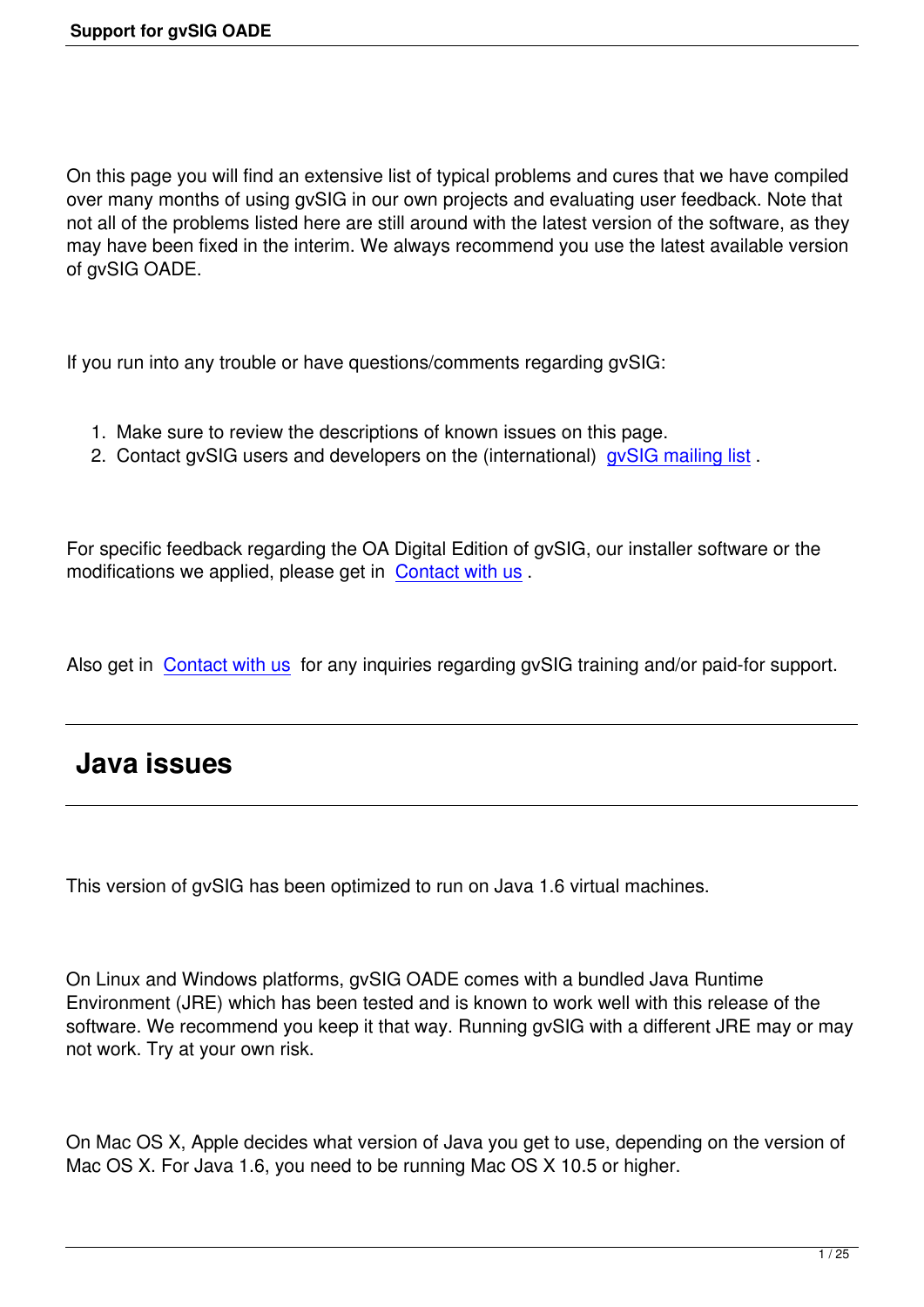Please refer to the gvSIG OADE Installation Manual that comes with this software for further advice.

# **Memory management**

Even though gvSIG is 32 bit software, and its use of memory further limited by the Java Virtual Machine it runs in, it has been designed to be very effective when handling large spatial datasets. You will find that it elegantly handles even very large vector maps or high resolution raster data. However, some GIS tasks, especially those involving very high resolution raster images and remote sensing work, will quickly consume all available memory resources. For such cases, be aware of the fact that gvSIG only claims memory resources for those layers which are currently active (visible). Switching unneeded layers invisible or (better yet) closing the View that contains them will release the memory allocated for them and make it available for other purposes. It is therefore recommended to create a new View for data processing tasks that are heavy on memory and close all other Views temporarily.

# **Operating system specific problems**

Please refer to the gvSIG OADE Installation Manual that comes with this software for additional advice on OS-specific problems and solutions.

# **Linux**

This version requires a GLIBC version of 2.3 or higher. Other than that, any Linux distribution should be fine. At OA, we use mostly Ubuntu.

{accordionfaq faqid=linux} **32 Bit Compatibility Libraries Needed**

When starting gvSIG on a 64 bit Linux system, the following error message is generated:

 Exception in thread "main" java.lang.UnsatisfiedLinkError: /jre/lib/i386/xawt/libmawt.so: libXext.so.6: cannot open shared object file: No such file or directory

This indicates that "libXext.so.6", which is a requirement of Orcale's JRE 1.6 32 bit (the one that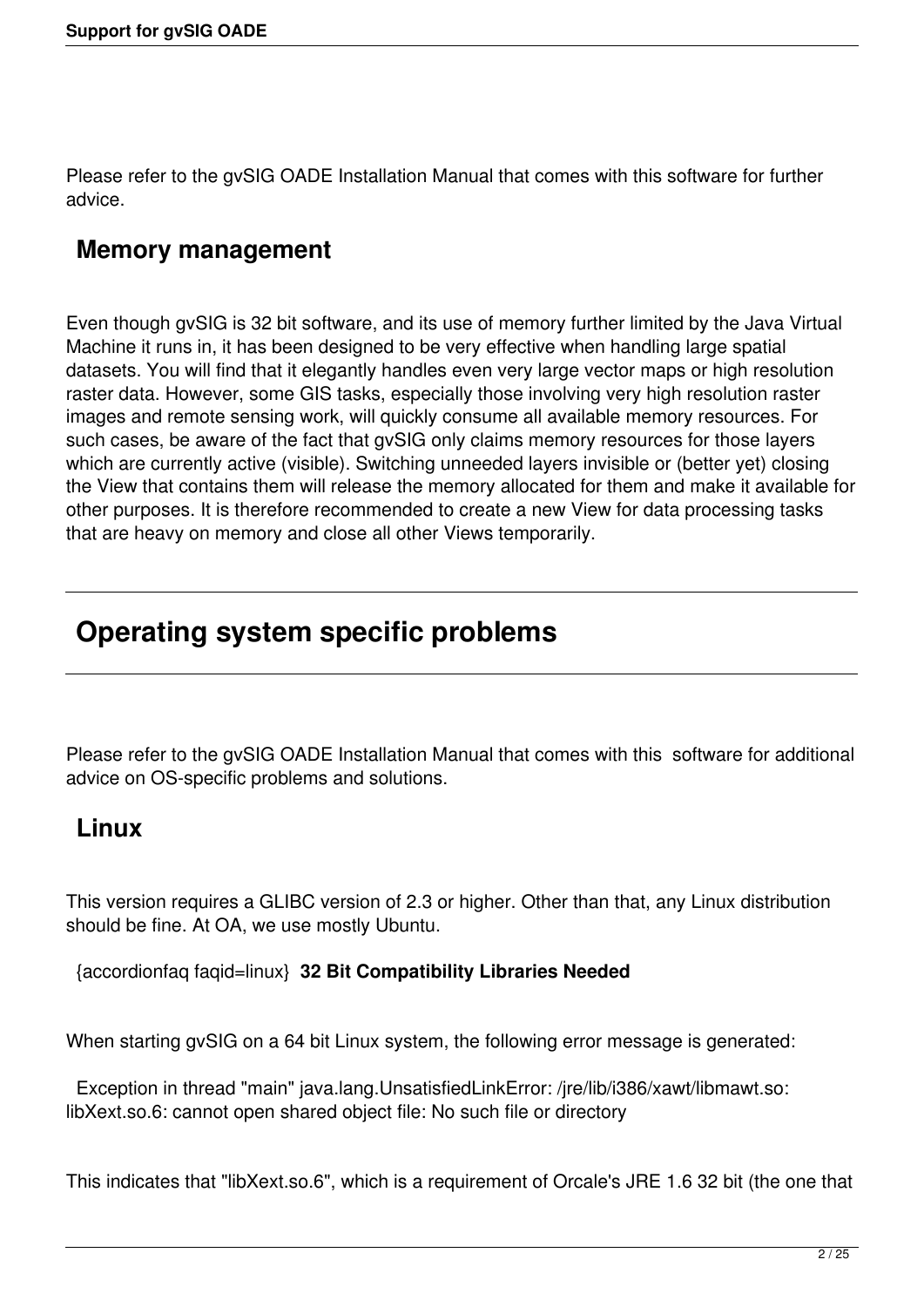comes bundled with gvSIG OADE) is missing. That library should be in some 32 bit compatibility package of your Linux distribution. On Debian based systems (including Ubuntu) it is called "ia32". For installation instructions, please consult your Linux distribution's manual.

# **End FAQ MacOS X**

You will need a Mac OS X version that comes with a Java 1.6 installation, i.e. Snow Leopard. Please read the operating system specific notes in the Installation Guide for more advice on this.

We recommend that you do not use Apple's Mac OS X look and feel for Java, as it does not comply with that of the other platforms and leads to numerous problems with the user interface (see below). You can change the user interface "look and feel" in gvSIG's preferences dialog (section "General->Appearance"). After a change, you will have to restart gvSIG to see the effects. We recommend "Plastic XP" (this is the default for a fresh gvSIG OADE installation).

{accordionfaq faqid=macos} **Support for Mac OS X versions older than Snow Leopard**

Please upgrade your system to Snow Leopard if you can.

It is possible to get gvSIG OADE to run on OS X versions prior to 10.6 (Snow Leopard) by using an alternative Java runtime environment. See the Installation Guide for details. However, be aware that this is untested by us and we cannot provide any support for it. We have users reporting that there are problems with older versions of Mac OS X, such as missing support for raster layers. However, we have also had reports of success running our software on Mac OS X versions as old as 10.4 (Tiger), using the SoyLatte JRE. It's up to you to try.

## **Associating .gvp files with the App does not work**

Due to a flaw in the start-up script for Mac OS X, it is currently not possible to associate .gvp (gvSIG project) files with the gvSIG OADE App and have gvSIG open them up automatically.

### **Drop-down menus do not work: mouse clicks are ignored**

This is caused be the behaviour of the Plastic XP (and possibly other) Java widgets on Mac OS X. To make a selection from a drop-down menu list: click on the list button, *hold the mouse*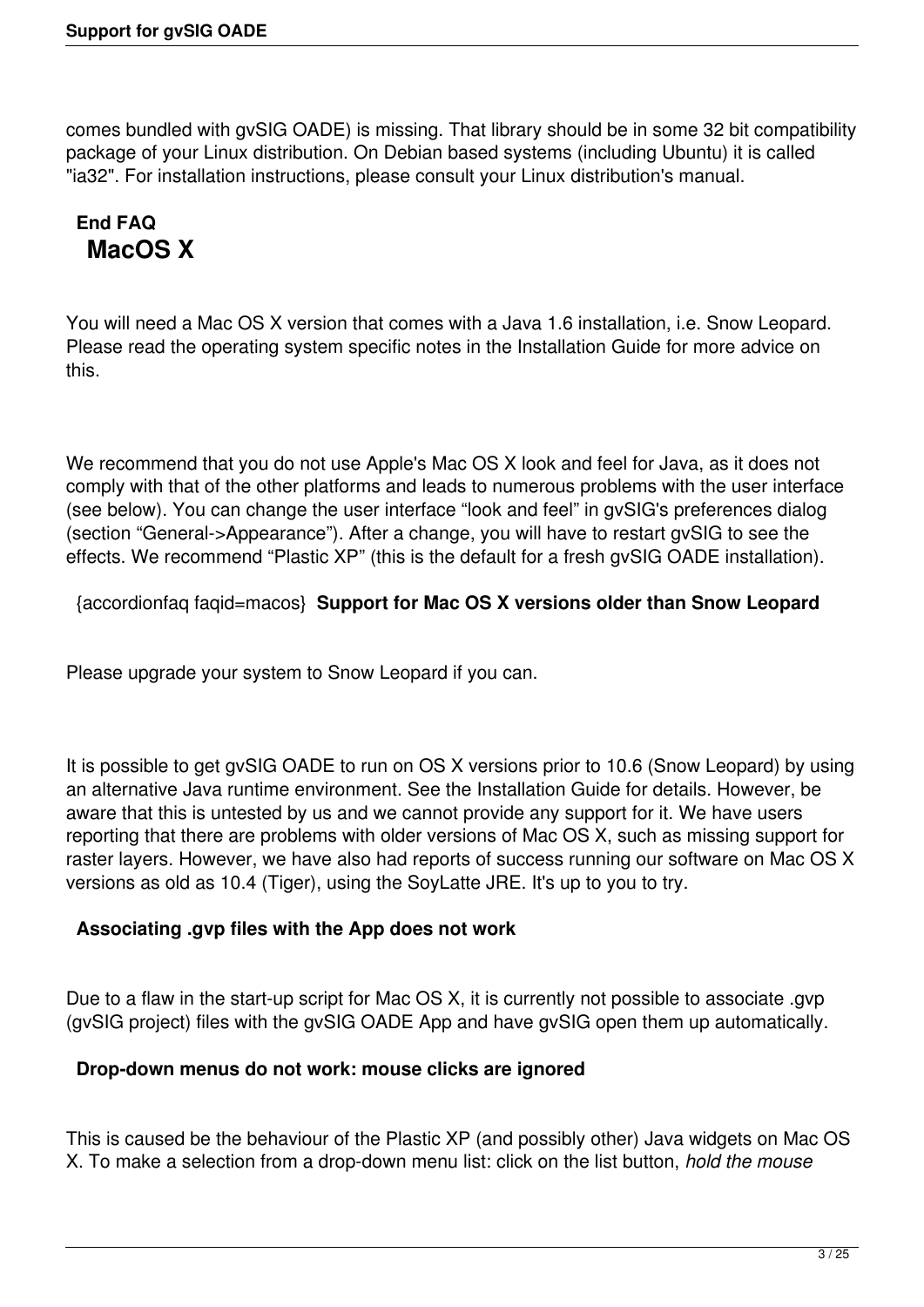#### *button down* , select the option you want and then release.

## **Garbled dialogues (buttons displayed partially etc.)**

Mac OS X uses very generous spacing between user interface components and this can result in problems with the layout of some dialogues. Where this appears, resizing the dialogue window to make it a little larger should resolve the problem.

### **GRASS interface (SEXTANTE) not working**

Symptom: After setting up GRASS via SEXTANTE and then starting any GRASS module, an error about "g.version" not being able to run is displayed.

Explanation: The GRASS version bundled with gvSIG OADE does not run on versions of Mac OS X older than 10.6 (Snow Leopard).

Solution: Download a version of GRASS for your Mac OS X (preferably 6.4), e.g. from here, install it manually and then use that instead of the bundled version.

### **Preferences do not get saved**

Symptom: Program settings made in the File->Preferences window do not get saved after exiting gvSIG.

Solution: Do not quit gvSIG via the Mac menu bar. Instead, use "File->Exit" from the gvSIG window. Otherwise, Mac OS X will simply "kill" the Java machine that gvSIG runs in and it may not be able to shut down cleanly, resulting in loss of changes to program preferences.

### **Quitting gvSIG does not show dialogue asking to save changes**

See under "Preferences do not get saved".

## **Raster export (Save as...) throws a Java NULL pointer error**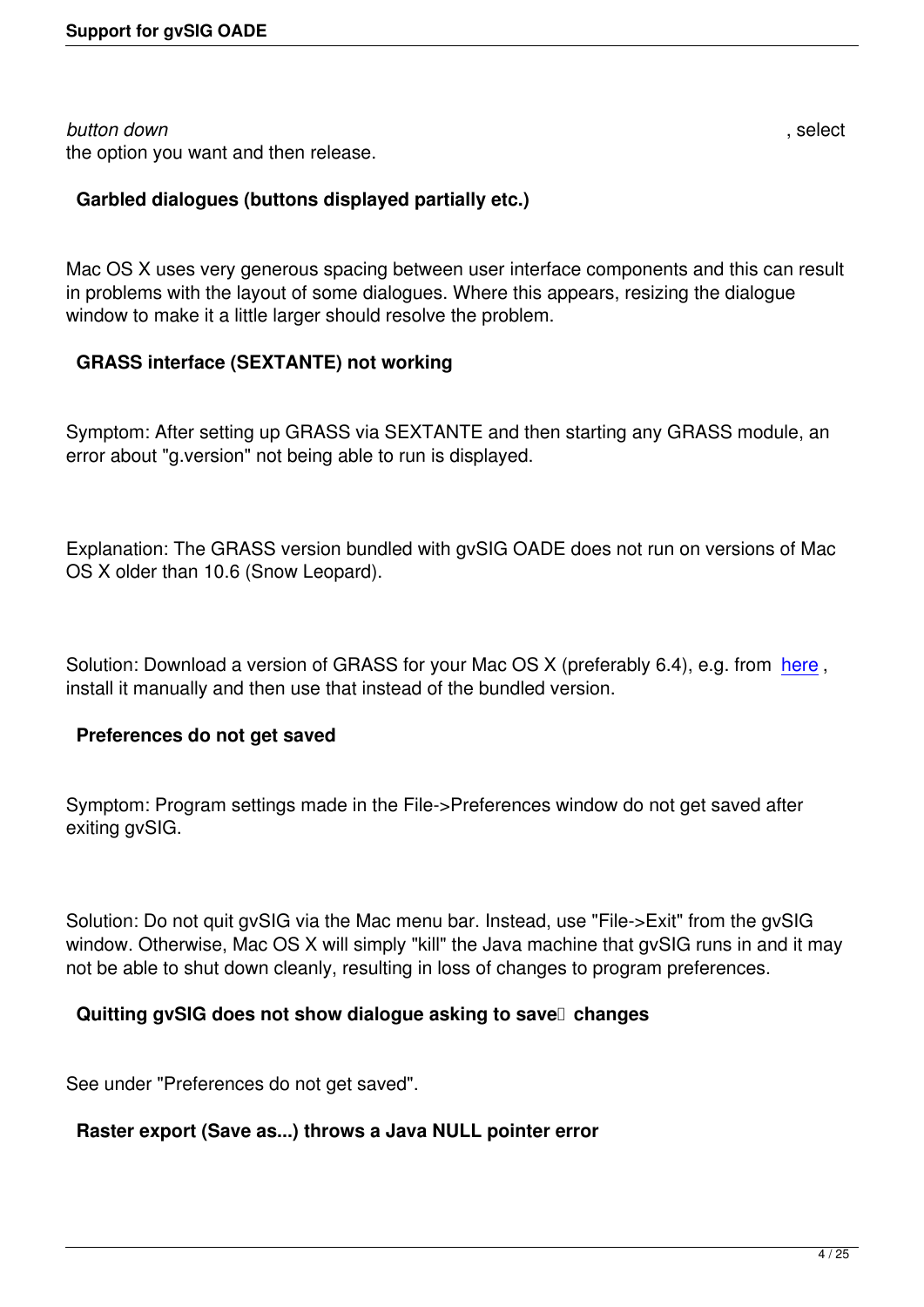This may be caused by the Apple Java widgets, just like the garbled dialogues (see above).

### **Wrong File Type Settings in Some File Selectors**

This may be caused by the Apple Java widgets, just like the garbled dialogues (see above).

Some file selection dialogues offer options for specific file types. On Mac OS X, these sometimes seem to get shuffled so that the wrong options are shown for the default file type. Simply select the correct file type one more time to make sure that the right options are being shown.

# **End FAQ Windows**

In general, gvSIG runs very well on Windows XP, Vista and 7. It is reported to also run on Windows 2000, but this has not been tested by us. Windows has poor memory management on 32 bit platforms, so the maximum amount of Java heap space that can be used will be more limited than on e.g. Linux. If you experience memory management problems under 32 bit Windows, we recommend upgrading your operating system to a current version of Linux.

### {accordionfaq faqid=win7} **Installer complains that it has no permission to write into target directory (Windows 7)**

In Windows 7, right-click the installer's ".exe" file and then select "Run as administrator". This should allow you to install gvSIG into a system directory. However, you can also install gvSIG OADE into any user directory (including one on an external USB drive). No administrator rights are needed for this type of installation.

### **Cannot uninstall gvSIG via the Windows Control Panel**

Uninstalling gvSIG via the Windows control panel is only possible if the software was installed with administrator privileges. A user-mode installation can be uninstalled by simply deleting the directory into which the software was installed, including all its contents.

### **Default vector layer symbols are missing (some raster colour schemes are missing)**

Please take a look at the installation manual to learn how to reset your user settings. Once the settings have been reset, open "File->Preferences" in gvSIG and go through all the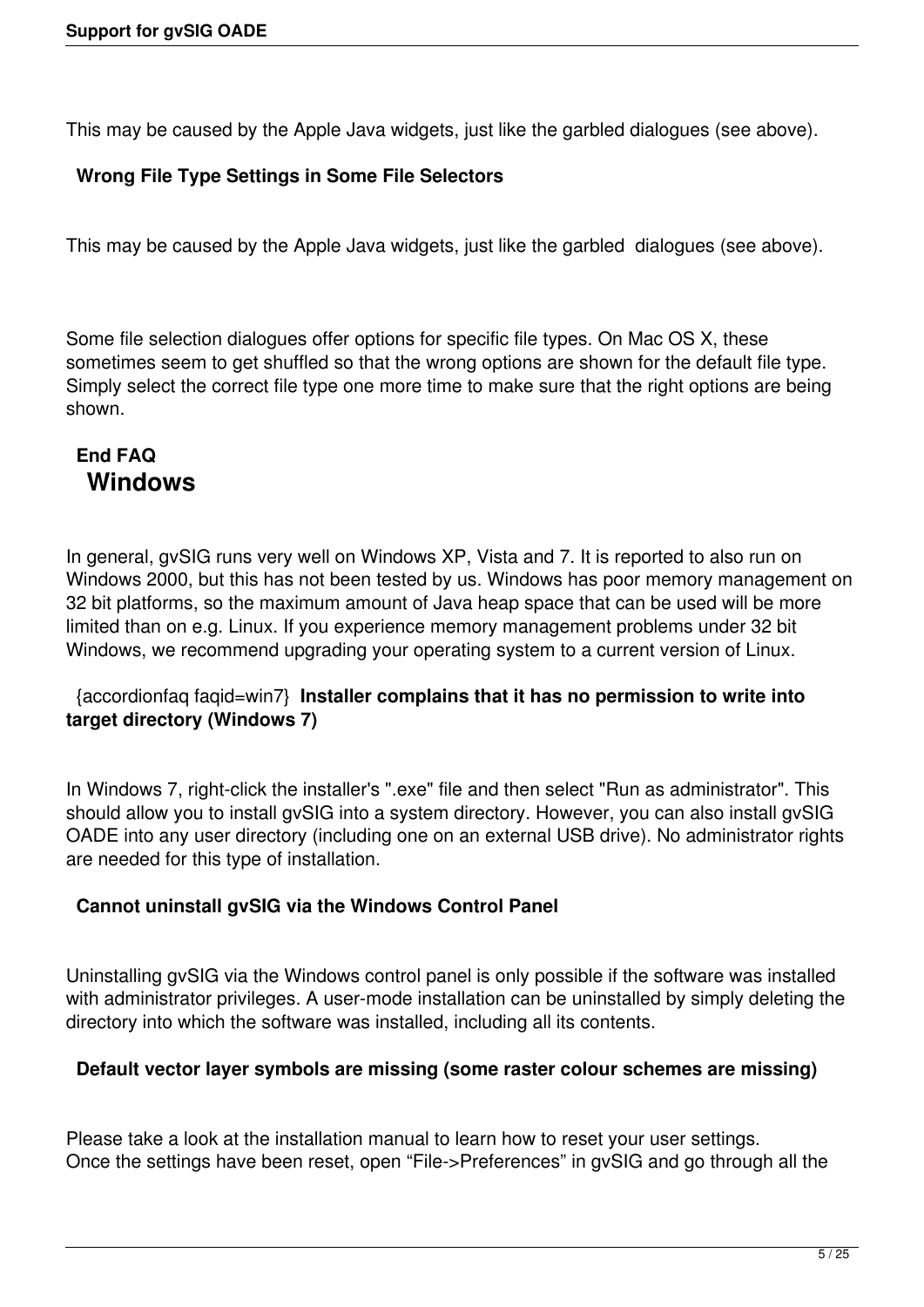options to make sure they fit your needs.

### **Opening a project file (.gvp) from the Windows desktop does not launch gvSIG/launches wrong version of gvSIG**

It is possible that the gvSIG project files extension (".gvp") is still associated with an earlier installation of gvSIG which may no longer exist. Or that gvSIG has been installed by another user on your system and your own user account does not have the right file association setting (gvSIG is portable software, so it never touches any system-wide settings).

It is easy to fix this. Simply open the project file's properties menu (right mouse button), choose "Open with" and then browse to the "gvSIG.bat" launcher script in your current installation folder. More information can be found here.

### **Display driver problems (grayed out areas etc.)**

We have had some reports of strange graphics effects on Windows, notably gray (grey) areas occurring when trying to insert objects into a map layout. This was found to be caused by buggy Windows graphics card drivers. To cure such problems, first make sure that you have the latest version of the driver for your graphics card installed. If updating the driver does not help, go into Windows' graphics driver settings and disable some or all of the 2D acceleration options, until the problem disappears.

#### **Problems with data stored on network shares**

The Windows network protocols can be unreliable, leading to disconnected file shares. If data sources for layers are stored on such networked shares, then problems may occur. We have found gvSIG itself to be relatively robust against this. But SEXTANTE is known to produce empty result layers in such cases. Check the layer properties to see whether the data source is properly connected. If not, delete the layer from the TOC and add it again, or save your project and restart gvSIG.

### **System themes ("Look and Feel" extensions)**

There are some "extensions" around for Windows XP that change the "look and feel", e.g. to be more like Vista or Windows 7. They are known to cause trouble with Java Swing applications (gvSIG is such an application). So if you get complete and unexplained crashes of gvSIG on start-up, please deactivate or (even better) uninstall any such "extension".

### **GRASS interface (SEXTANTE): Modules do not show progress info**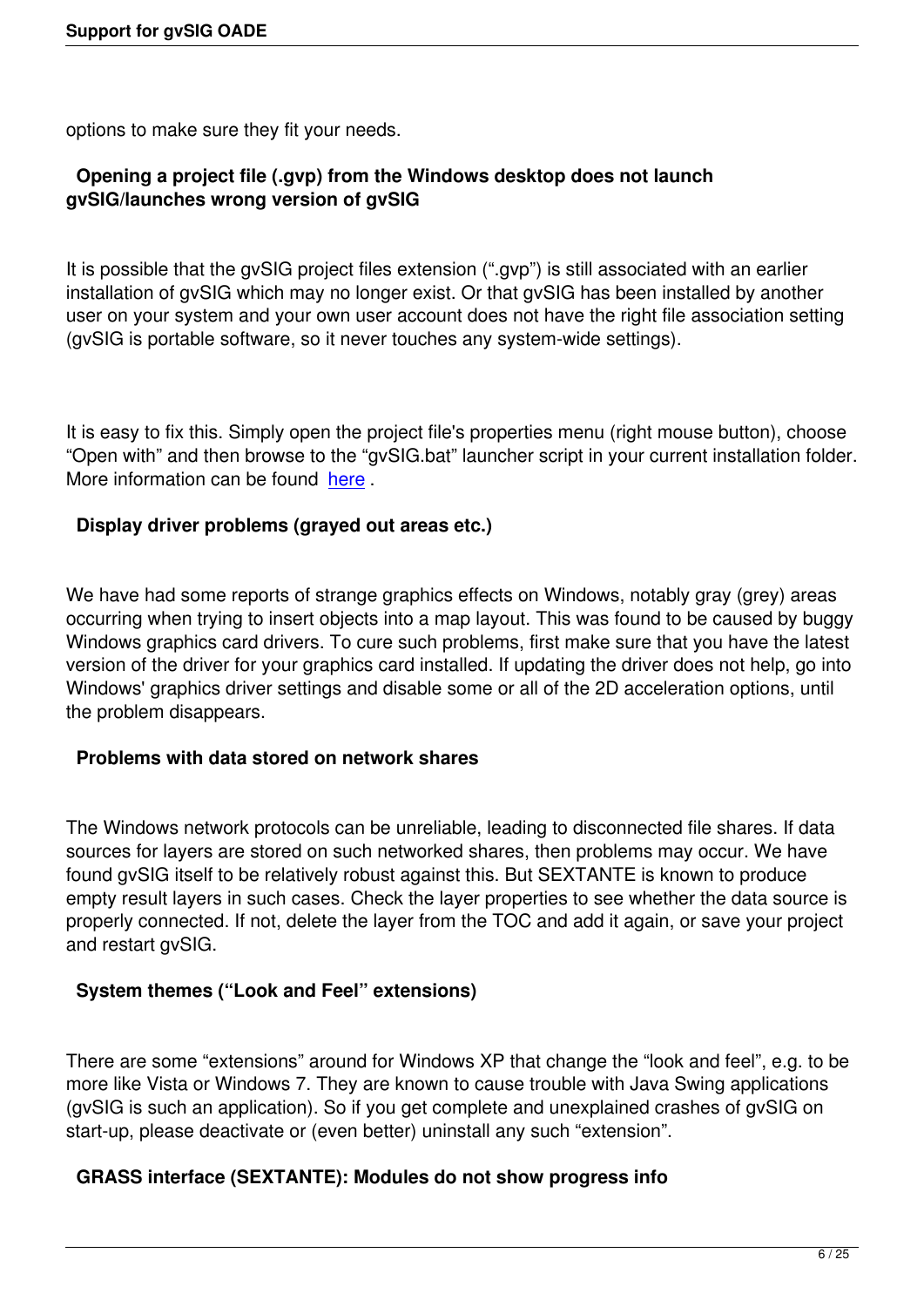Due to a limitation in Windows' inter-process communication abilities, processing status (progress) information is currently not available for the GRASS modules. We will try to fix this in a future update.

### **GRASS interface (SEXTANTE): Some modules always abort with an error**

If a GRASS module consistently aborts with a generic error message, and you have checked all options to be correct, open the SEXTANTE History window and switch to the "GRASS output" tab. This contains the detailed status information and any more verbose error message that may have been produced by the module.

Check for some common sources of error:

 - Make sure there are no spaces, accent characters etc. in any of the input file names. This can break things easily.

 - Some of the GRASS modules are Unix shell scripts that require external tools which are part of the gvSIG OADE installation. In some cases, Windows is not able to locate them correctly. If you get an error message that says "sed.exe", "awk.exe" (or another .exe) not found", you will have to add the full path up to and including the folder "..msysbin" within you gvSIG installation directory to the Windows PATH system variable. The precise operation depends on the Windows version. E.g. see here for details on Windows XP. Separate the new entry from any existing ones using a semicolon (";"). When it's done, restart gvSIG.

## **GRASS interface (SEXTANTE): g.parser.exe [comp](http://support.microsoft.com/kb/310519)lains about missing DLL file**

This error may occur if you attempt to set up the GRASS interface with a GRASS installation other than the bundled one. There are different distribution of GRASS for Windows and they may differ in the way the files are structured. If you get an error about a missing DLL file then first use Window's search function to locate that file within you GRASS installation. Make a note of the full file path of the directory it is located in. Then set the environment variable GRASS\_ADDON\_PATH to include that path.

More information on how to set environment variable in different versions of Windows can be found here .

## **End FAQ**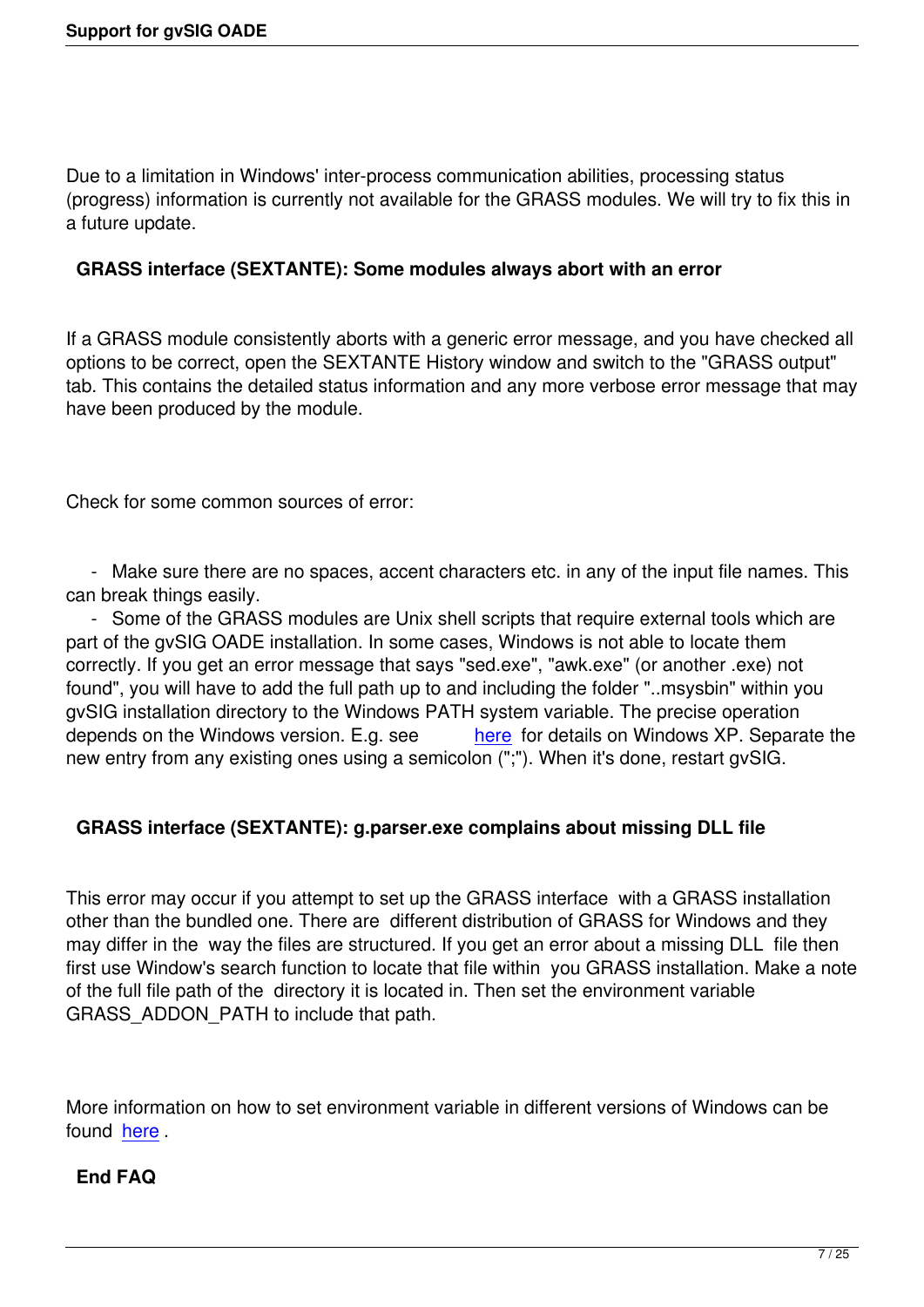# **General troubleshooting**

# **3D extension**

Do not install the 3D extension over this version of gvSIG. It will conflict with some of the updates and raster driver fixes for gvSIG OADE.

# **ArcSDE support**

The only version of ArcSDE properly tested (and support) by gvSIG is 9.1. To update the ArcSDE driver, go to this page.

Find the section "ArcSDE SDK Insta[ll for](http://support.esri.com/index.cfm?fa=downloads.patchesServicePacks.viewPatch&PID=19&MetaID=1198/)" (your operation system) and download the archive file. It should contain the files "jpe91\_sdk.jar" and "jsde91\_sdk.jar". Copy both to the "bin/gvSIG/extensiones/org.gvsig.sde/lib" suddirectory of your gvSIG installation, replacing any older versions. Then restart gvSIG.

# **CAD editor**

{accordionfaq faqid=cadeditor} **Joining geometries**

JOIN (typed into console) may produce an error message, but joins the selected polygons, anyhow. Ignore.

## **End FAQ General File Management**

{accordionfaq faqid=filemanager} **Filenames**

Many a hair has been pulled over seemingly inexplicable errors that have their cause in a very simple and basic thing: file naming conventions.

As a Java application, gvSIG is quite sensitive to "bad" file names. Even though operating systems like Windows may allow this, **do not** use accent characters, punctuation marks or white space in file names. **not ever**. If you do, brace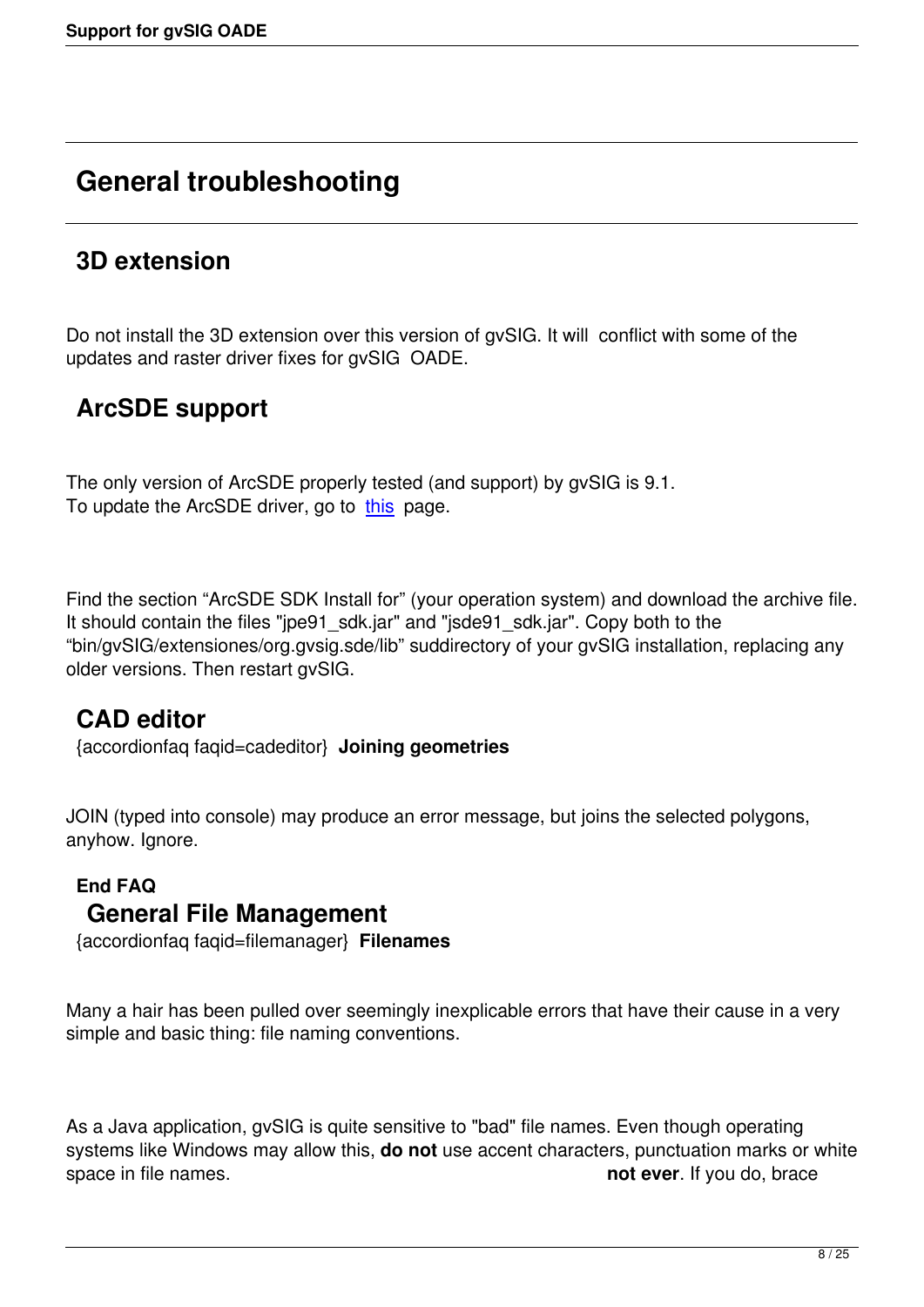yourself for all sorts of weird behavior from the application, such as bogus error messages or layers not being loaded.

In addition, the minus ("-") sign has been reported to sometimes cause trouble.

Also, avoid using capitalization. Windows' file system does not care about it when reading files, only when creating them. But on other platforms, case is respected for both reading and writing. To be on the safe side, use small caps only.

Careful with external editing of DBF attribute table files! Some software, such may save the edited file with a capitalised extension ("DBF" instead of "dbf") or file name.This will be OK on Windows, but operating systems that are case-sensitive on file names, such as Mac OS X and Linux will choke on it and produce strange error message when attempting to load the associated shapefile dataset.

Windows' file management is also limited in that it cannot deal with paths that are longer than 255 characters. Even if you use a short file name, the path can still get too long if the names of the directories that lead up to it form a long string. So refrain from creating folder structures that are many levels deep.

### **Concurrent file access**

GvSIG does not manage any exclusive locks on files, which can lead to data corruption if more than one person edits a file-based resource, such as a project file, DBase table or Shapefile on disk.

For multi-user, concurrent write data access, please use a spatial database such as PostGIS which offers the mechanisms necessary to ensure data health in such an environment.

# **End FAQ General user interface**

{accordionfaq faqid=userinterface} **Dialogs and widgets garbled**

There may be problems with some dialogs getting mutilated (most significantly, the "Filter" dialog for attribute table values). Change the user interface theme in the program preferences to fix this.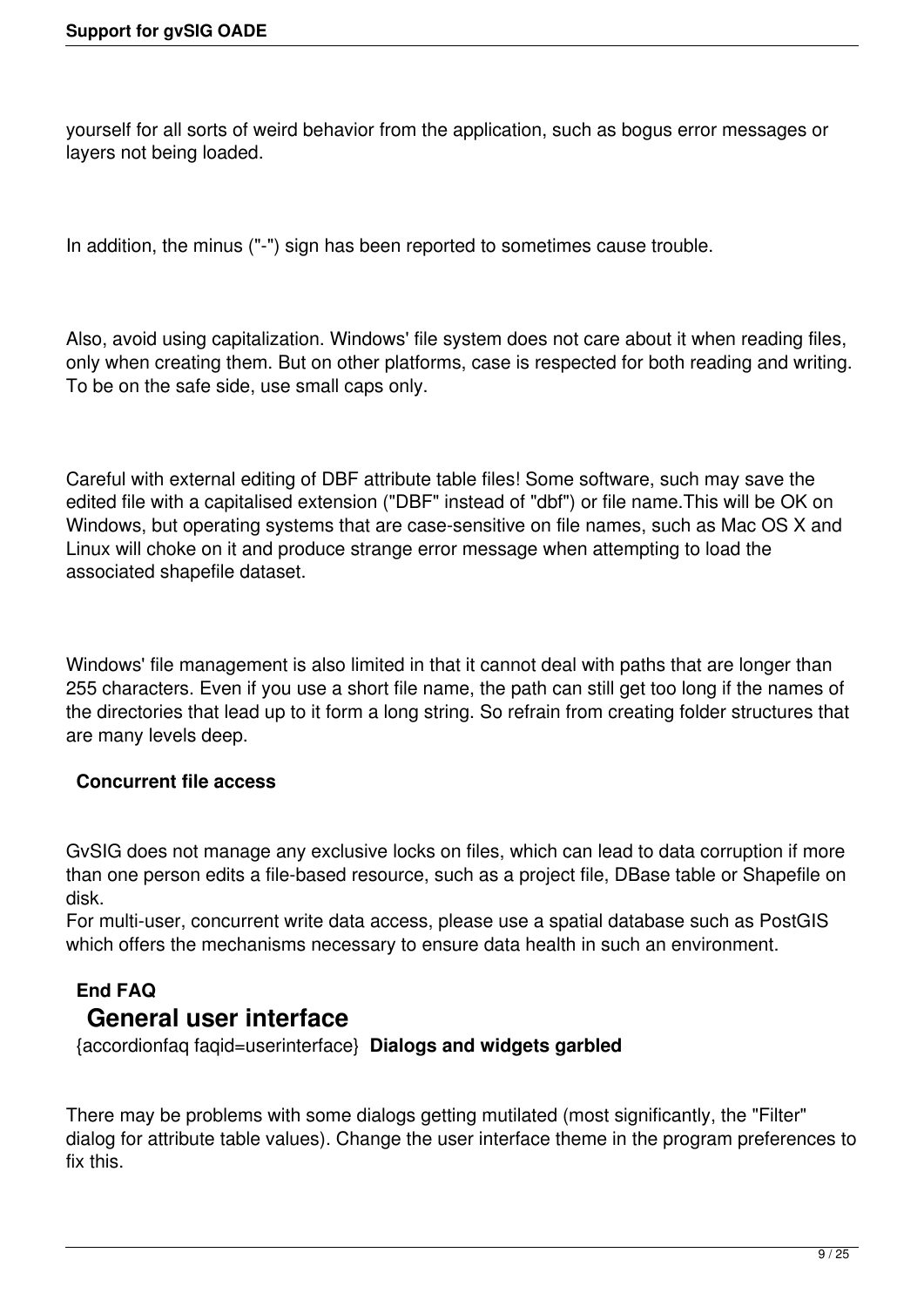### **Grouped layers not accessible**

Handling grouped layers: the "Spatial selection" tool does not show vector layers in groups properly. Instead, it shows the groups names. If temporary layers (observed with raster layers) are moved into a group, they become invalid. Layers in groups are also not accessible by many tools. Tested with: Remote Sensing Extension (Mosaic tool), Spatial selection tool.

In all these cases, you need to move a layer out of its group before you can process it. Hopefully, future updates to gvSIG will fix this problem.

#### **Symbol folder setting overwrites Template folder setting**

On the Preferences page "General->Default directories". Due to a bug in the interface logics, it is not possible to use the file selector, browse for a new "Symbols" directory and then set it. Instead, the "Templates" directory setting will be overwritten. Please enter the Symbols directory manually into the field.

# **End FAQ Georeferencer**

{accordionfaq faqid=georeferencer} **Trouble with empty views**

Opening the georeferencer with a View that has no layers as map background results in an error messages. When running the georeferencer from within a new, blank project, select to use no background map in the startup window, instead.

## **End FAQ Project Files**

{accordionfaq faqid=projectfiles} **3.10.1 Project file versions**

Project files written by gvSIG 1.9 and above (and thus OADE 2010 and above) differ very much from the earlier format used by gvSIG 1.1.2. The two file formats are not compatible. Newer gvSIG versions will read older project file formats and offer to save them in the new format. But older versions of gvSIG cannot read newer project file formats.

There have been problems reported opening old gvSIG version 1.1.2 project files with raster layers. Some rasters seem to have turned all red or black. The fix seems to be to delete the layers from the TOC and add the rasters anew.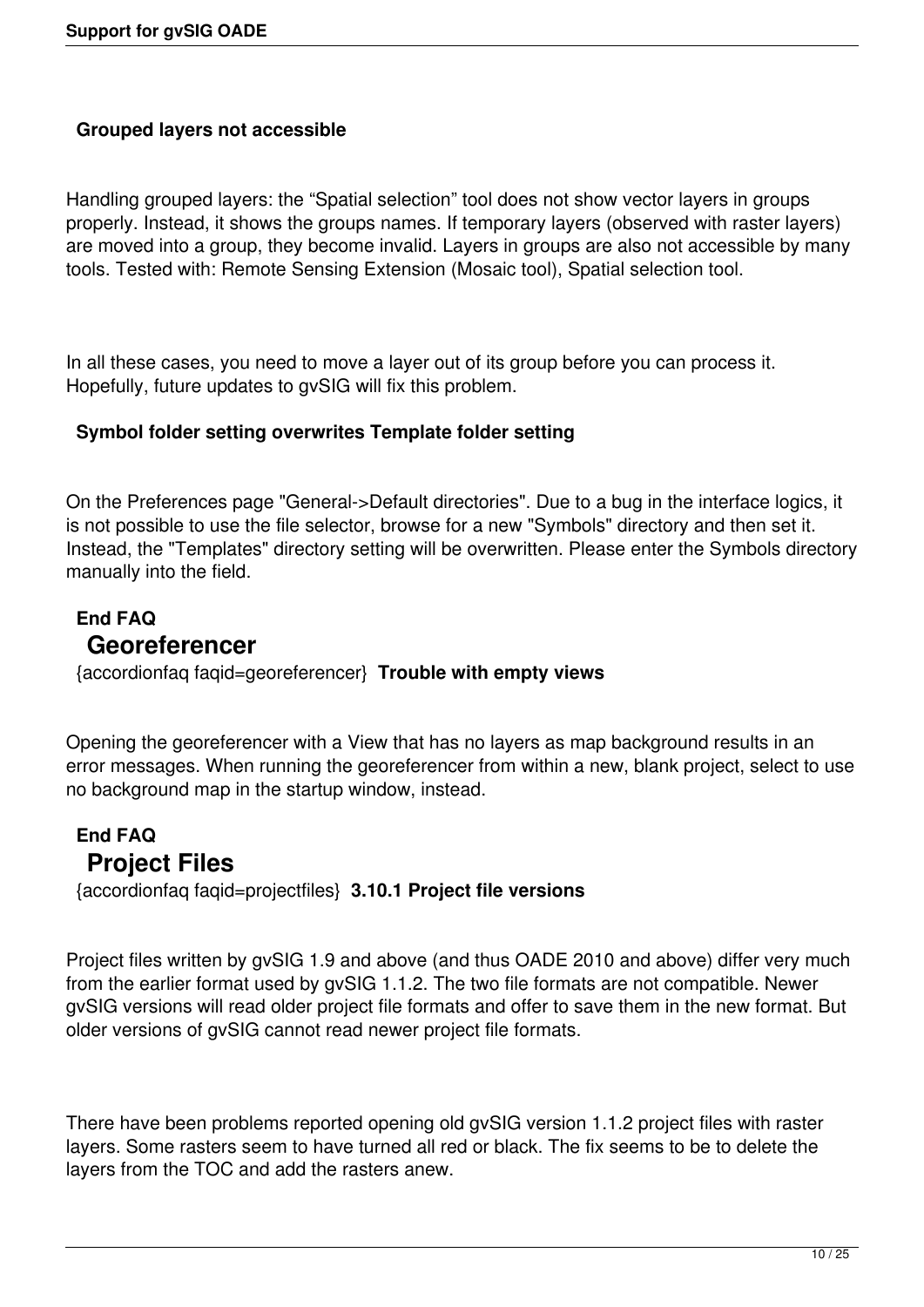# **End FAQ Raster data formats**

{accordionfaq faqid=raster} **ERDAS IMAGINE RRD generation**

Generating RRD format overviews when saving out IMAGINE format rasters does currently not work.

### **GRASS raster files**

Because of linking problems on Windows, support for GRASS raster data via GDAL has been disabled for all platforms in gvSIG OADE. If you want to compile a GDAL version with GRASS support yourself and use it, please be aware of the following issue:

The GDAL GRASS driver will crash (and take the whole JRE down with it!) if a GRASS raster map is added to a gvSIG View and that raster map comes from a GRASS location without a properly defined spatial reference system (such locations are the result of choosing option "A x,y" when creating a new GRASS location).

You will get the following console log output:

 Warning 1: GRASS warning: file not found for location Warning 1: GRASS warning: file not found for location

So make sure that the SRS for the GRASS location has been defined properly and the two files PROJ\_INFO and PROJ\_UNITS exist in the PERMANENT mapset. If they don't and you whish to load the data into a gvSIG View without any reprojection, just create two empty files in the PERMANENT folder.

#### **HDF4/5 raster files not supported**

These formats are currently not supported by gvSIG OADE.

#### **ILWIS file name extension**

ILWIS raster file output: gvSIG recognizes only ".mpl" as output extension. However, the actual file (as created by the GDAL driver that gvSIG uses) creates a ".mpr" file. This can be confusing when crying to create an ILWIS raster file, e.g. via "Save as" Raster Tool.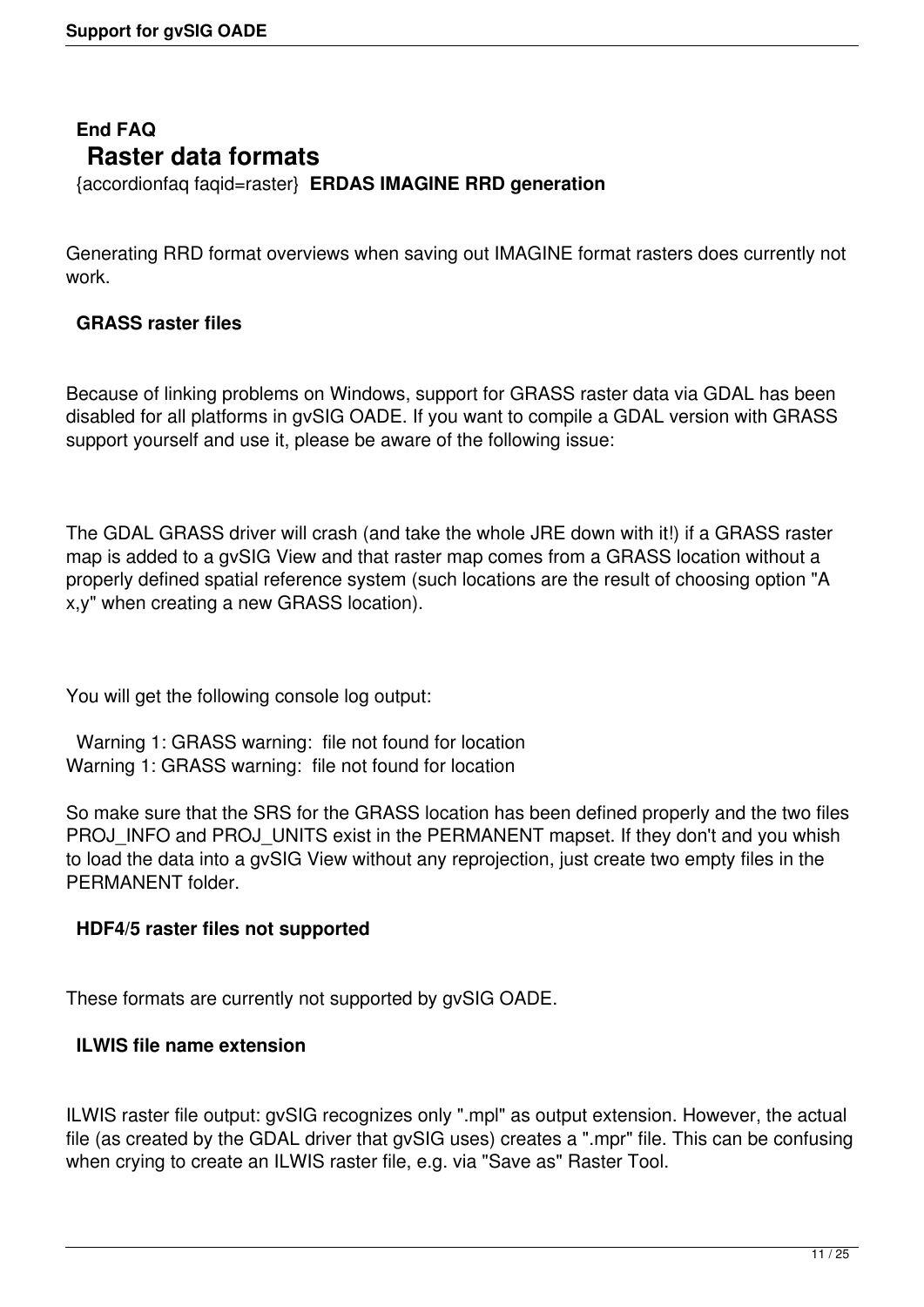Solution: Do not specify an extension when saving an ILWIS raster. It will be set to ".mpr" automatically.

### **JPEG2000 files poorly supported**

Support for JPEG2000 format raster data files is currently rudimentary at best. Most files in this format will probably not load correctly or not load at all.

# **End FAQ Raster layer handling**

 {accordionfaq faqid=rasterlayer} **Bad performance and annoyances with byte type raster data**

Unfortunately, Java does not provide a Signed Byte (8 bit, -127 to 127 range) type, so that gvSIG currently cannot handle byte data with negative values directly. The work-around we have chosen is to convert Byte type data into Short type data on import, which is a representation that includes negative values, but unfortunately is 16 instead of 8 bits long. This means that data will take twice as much memory, reducing performance when loading and displaying the raster layers. There may also be problems with raster layer statistics (update them manually if they are incorrect) and exporting raster layers as new datasets (they will be exported as 16 bit instead of the original 8 bit).

Note: You can explicitly deal with raster data types if you use the GRASS GIS interface in SEXTANTE and the r.in.gdal/r.out.gdal modules.

#### **Bleeding raster layers**

When zooming to the full extent of a raster layer, a portion of it at the bottom sometimes seems to "bleed" downwards, i.e. the same horizontal line of pixels is displayed repeatedly.

Work-around: change the size of the View's window a little. This should refresh the raster and display it correctly. If this does not help, try creating a new View and loading the raster into that.

### **Changing raster preferences throws "java.lang.NullPointerException"**

This error may occur when making changes on the "Raster" page of the "Preferences" dialog (e.g. changing the "Use NULL for transparency" setting). It only occurs when there is a view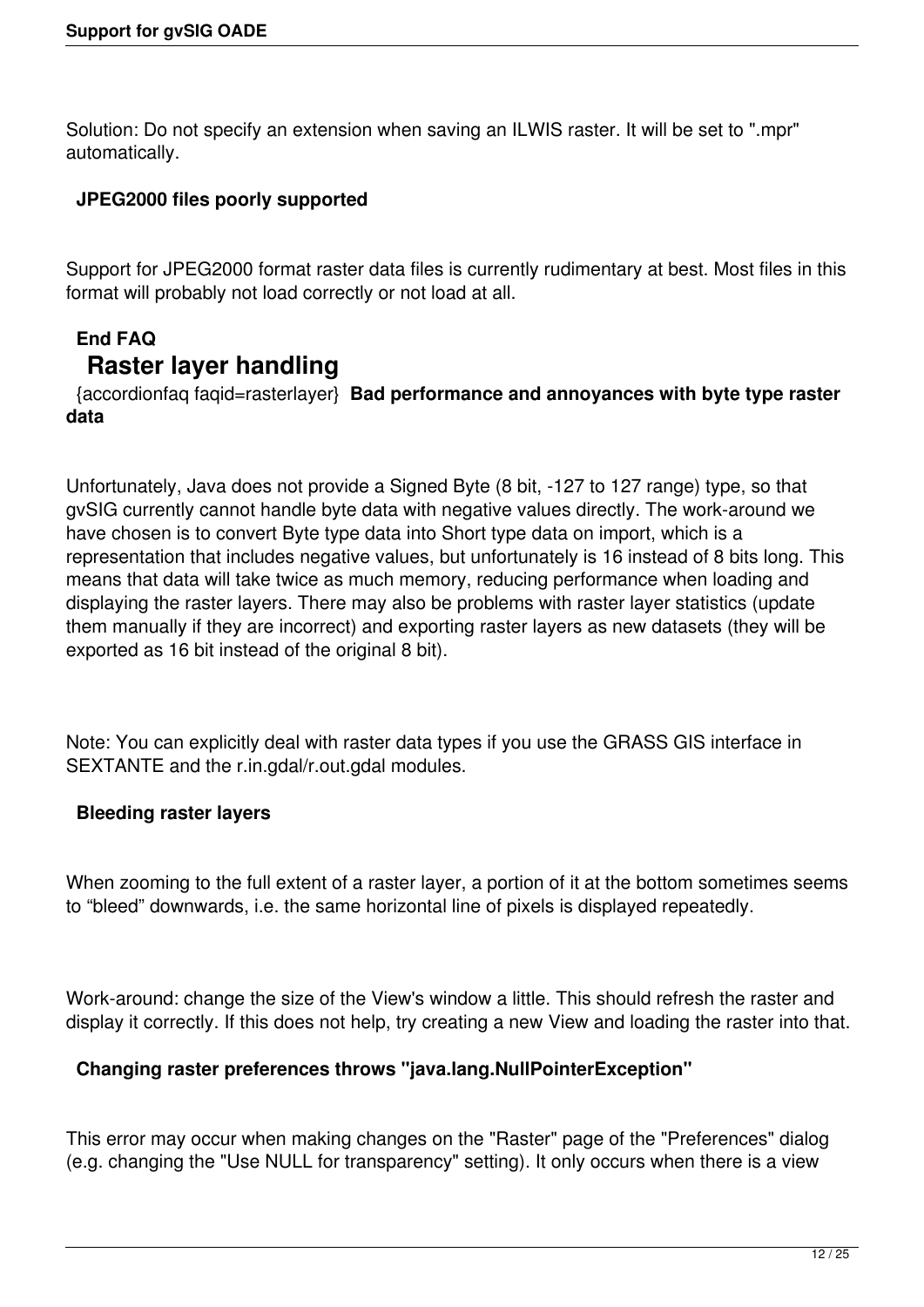open that has one or more inactive (hidden) raster layers. Solution: close all views with raster layers before changing any raster preferences; reopen them when done.

#### **Colour table tool does not list new gvSIG OADE schemes**

This version of gvSIG OADE comes with a set of customized, useful colour schemes, such as "slope", "aspect", "elevation" and "morphometry". If those do not show up in the Color Table Editor, then you must let gvSIG regenerate them.

Exit gvSIG, open the gvSIG settings folder (location differs: \$HOME/gvSIG on \*nix systems, C:Documents and Settings\gvSIG or similar on Windows) and move the file "palettes.xml" and the folder "colortable" to a different location.

Restart gvSIG. It should now regenerate the default colour schemes. If you have made your own changes to gvSIG's colour schemes library, then quit gvSIG again and merge those changes back into "palettes.xml" and "colortable". If not, you can now safely delete the copies of both.

### **Raster layers display as single colour (black) "block"**

There are several possible causes for this:

 1. The layer's band statistics may be wrong. Open the Properties menu on the layer in questions, go to the "General" tab and refresh the statistics manually.

 2. It may also be necessary to adjust the color scaling (especially after refreshing band statistics as described above) to match the actual data range.

 3. Large raster layers (10 megapixels and above) sometimes also do not display correctly when their View window is also large. All that will be shown is a block, with the correct extent of the raster but in just one single colour (more precisely: the first colour in the raster layer's colour table, often this will be black). Using the info tool and clicking in the "block" reveals that the raster values are correct, but the colour is not. This problem most often appears when the whole extent of a raster layer is to be displayed. Work-around: decrease the size of the View's window a little, until the raster displays correctly again.

#### **Raster "Save as" fails**

Saving as raster (using "Save as" from the rastertools or raster layer context menu) may fail with an unspecific error message if there are raster layers (in the same or another project view)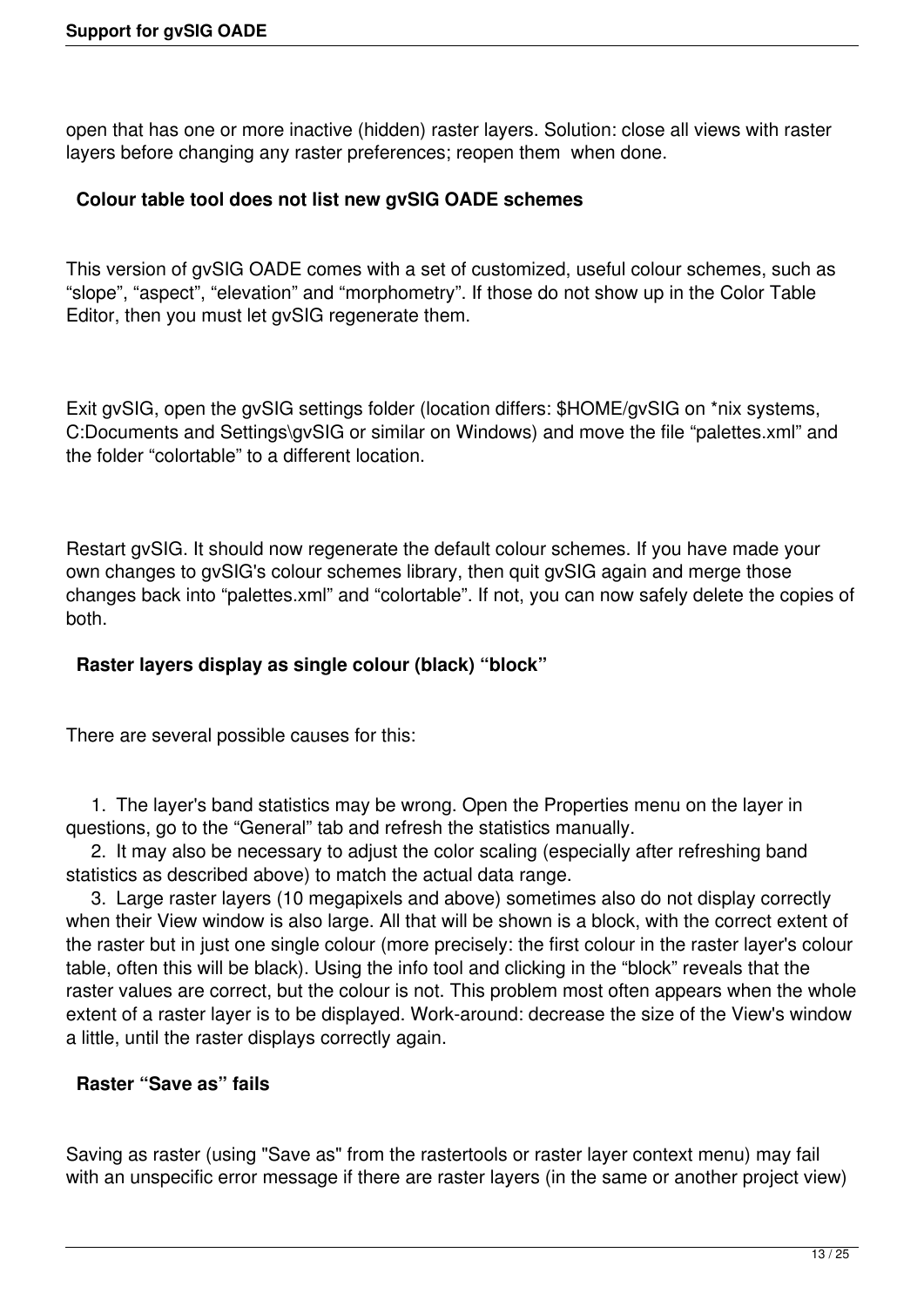that were switched to "hidden" when the project was first loaded and not switched to "visible" since then.

Solution: switch all raster layers to "visible" at least once to make sure their data is loaded. You can switch them back to "invisible" afterwards.

### **Temporary raster layers disappear**

There is a bug in the Colour Table tool that deletes temporary raster layers if the user chooses "Cancel".

# **End FAQ Reprojection and spatial reference systems**

{accordionfaq faqid=projectionspatial} **Grid file based reprojection not work working**

An incompatible version of the PROJ.4 library is leading to grid file based reprojections being ignored. To fix this problem, you need to patch the projection support libraries. See instructions for your operating system below.

Exit gvSIG before commencing.

*Windows:* Download this file . Extract it into the directory "*irebin*" within your gvSIG installation directory (or the "bin" directory of whatever different JRE you may be using, if you are not using the default, bundled one). Overwrite any existing files.

*Linux*: Delete the files "libs/libproj.so", "libs/libproj.so.0" and "libs/libproj.so.0.6.6" from your gySIG installation directory. Download this file . Extract its contents into the "libs" directory within your gvSIG installation directory. Overwrite any existing files.

*Mac OS X*: Use the Finder to browse the contents of the gvSIG App package in your gvSIG installation folder. Delete the files "Contents/Frameworks/libproj.dylib", "Contents/Frameworks/libproj.0.dylib" and "Contents/Frameworks/libproj.0.6.6.dylib" from the App package. Download this file . Extract its contents into the folder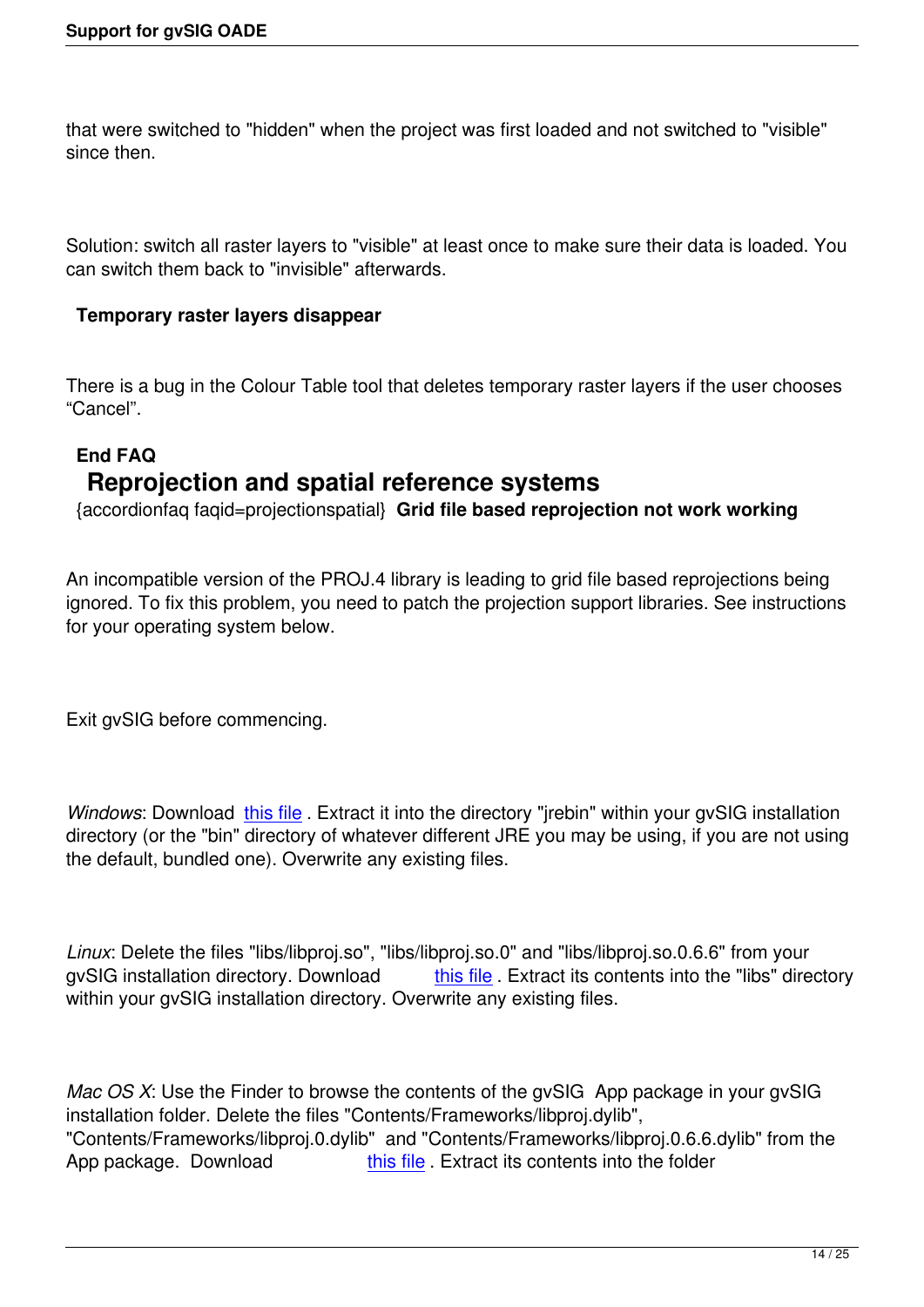"Contents/Frameworks" within the App package. Overwrite any existing files.

Restart gvSIG. Grid file based reprojections should now work.

## **Geoprocessing tool "Reproject" returns "Empty layer"**

It is not possible to use a layer that has been reprojected "on the fly" as a source for reprojection. Use the original shapefile as source instead.

## **Kosovo grid definition**

We have added support for the new ETRS 1989 based Kosovo Grid ("KOSOVAREF") geodetic system. Support comes in the form of a "pseudo" or "inofficial" new EPSG:102157 entry. This allows you to reproject raster and vector data, but only with limited precision. There is currently no higher order or grid-based transformation available.

*Windows*: Please download this file and extract its contents directly into an existing installation folder of gvSIG, i.e. the folder level which has the "bin" and "lib" subfolders.

*Linux*: Please download this file and extract its contents directly into an existing installation folder of gvSIG, i.e. the folder level which has the "bin" and "libs" subfolders.

*Mac OS X*: Please download this file and extract its contents directly into the gySIG App folder, i.e. the folder level which has the "Contents" subfolder. You can use the Mac Finder to browse into the gvSIG App folder.

In every case, the archive consists of three files which have to overwrite the existing files in your gvSIG installation. After that is done, restart gvSIG and you should be able to find EPSG:102157 in the SRS database (you can also search for "Kosovo").

Please note that EPSG:102157 is not an official EPSG code and thus not supported by any other software. It is, however identical with ESRI's SRS #102157 in ArcGIS. You can load such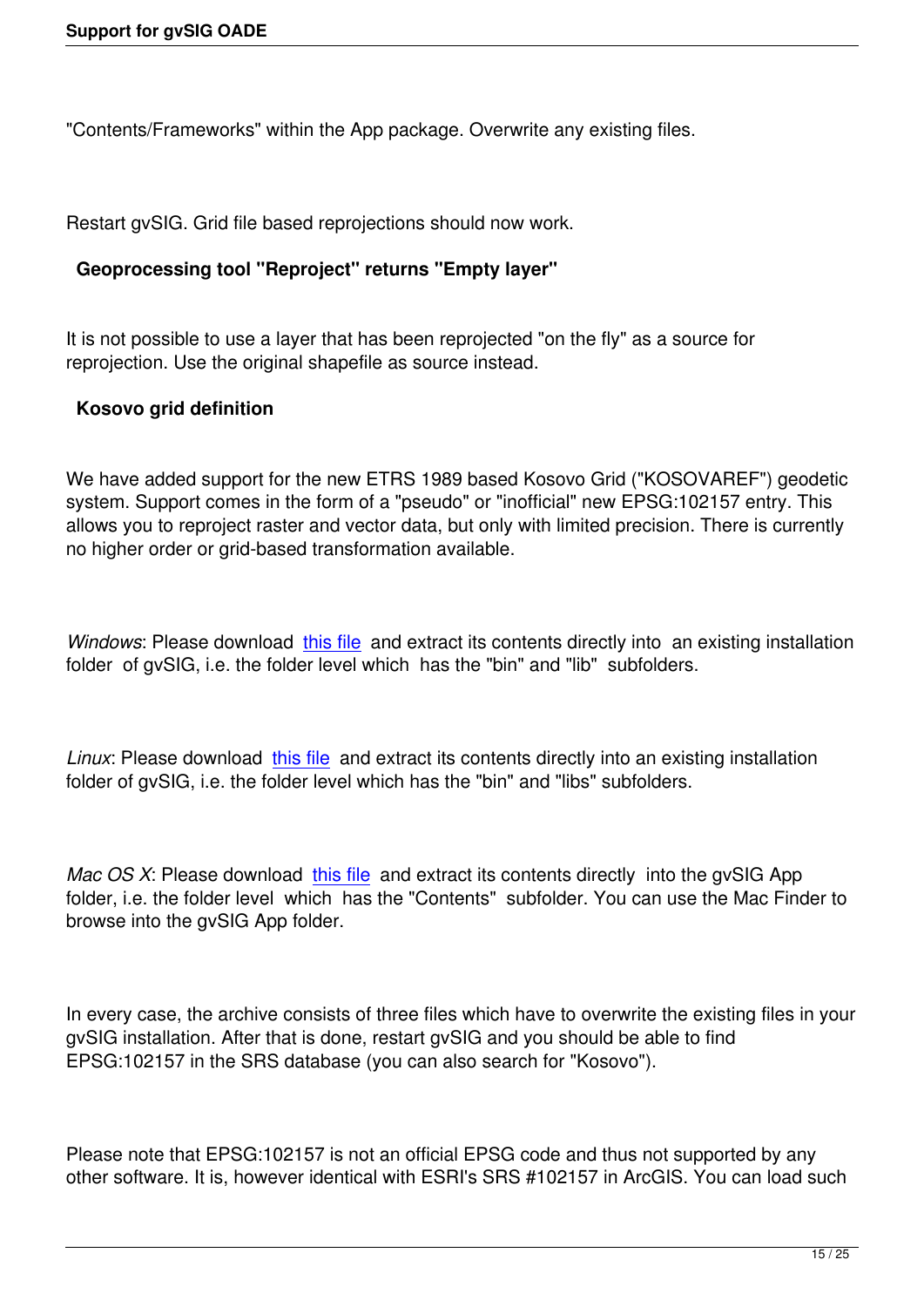data into a gvSIG dataview with EPSG:102157. Just ignore the "projection" if asked.

### **On-the-fly reprojection problems**

In general, the concept of on-the-fly reprojection of geodata (e.g. when loading a dataset or copying and pasting it between views with different spatial reference systems) is somewhat problematic. We have observed a number of problems with it in gvSIG. For reliable reprojection of data, use the "Reprojection" tools in the Geoprocessing toolbox (vector layers) or the Raster Tools (raster layers). Then save the explictly reprojected data into a new dataset.

### **Reprojecting raster data into a user-defined SRS crashed gvSIG**

GvSIG is currently not capable of reprojecting raster data into a user-defined SRS. Attempting to do so will terminate the reprojection library code, which is native (non-Java) code, thus taking down the entire Java Virtual Machine in which gvSIG is running.

### **Semi-minor axis value looks wrong**

The field for the value of the semi-minor axis in the SRS settings dialog may be too short, truncating the leading digit. The value is in fact correct.

### **Update error after defining a user SRS**

After entering a user SRS definition and clicking "Finish", the following error message appears: "Error updating user DB. Probably it is locked by another process". This is because you need write access to the directory "org.gvsig.crs" (in your gvSIG extensions directory) and the file "usr.script" contained therein. If you don't have write access, then you won't be able to create a new user-defined SRS.

Consult the gvSIG Installation Manual on how to move your SRS definitions database to a more appropriate location where such problems are less likely to occur.

### **Zoom to layer no longer working for reprojected data**

It seems that the data extent is not always correctly updated after a reprojection. In those cases, "Zoom to layer" will fail and display a wrong region. Use the manual zooming and panning tools to get the proper view. If you wish to work more efficiently with a reprojected layer, use the Reproject tool (part of the Geoprocessing Tools) to permanently reproject a layer into a new shapefile.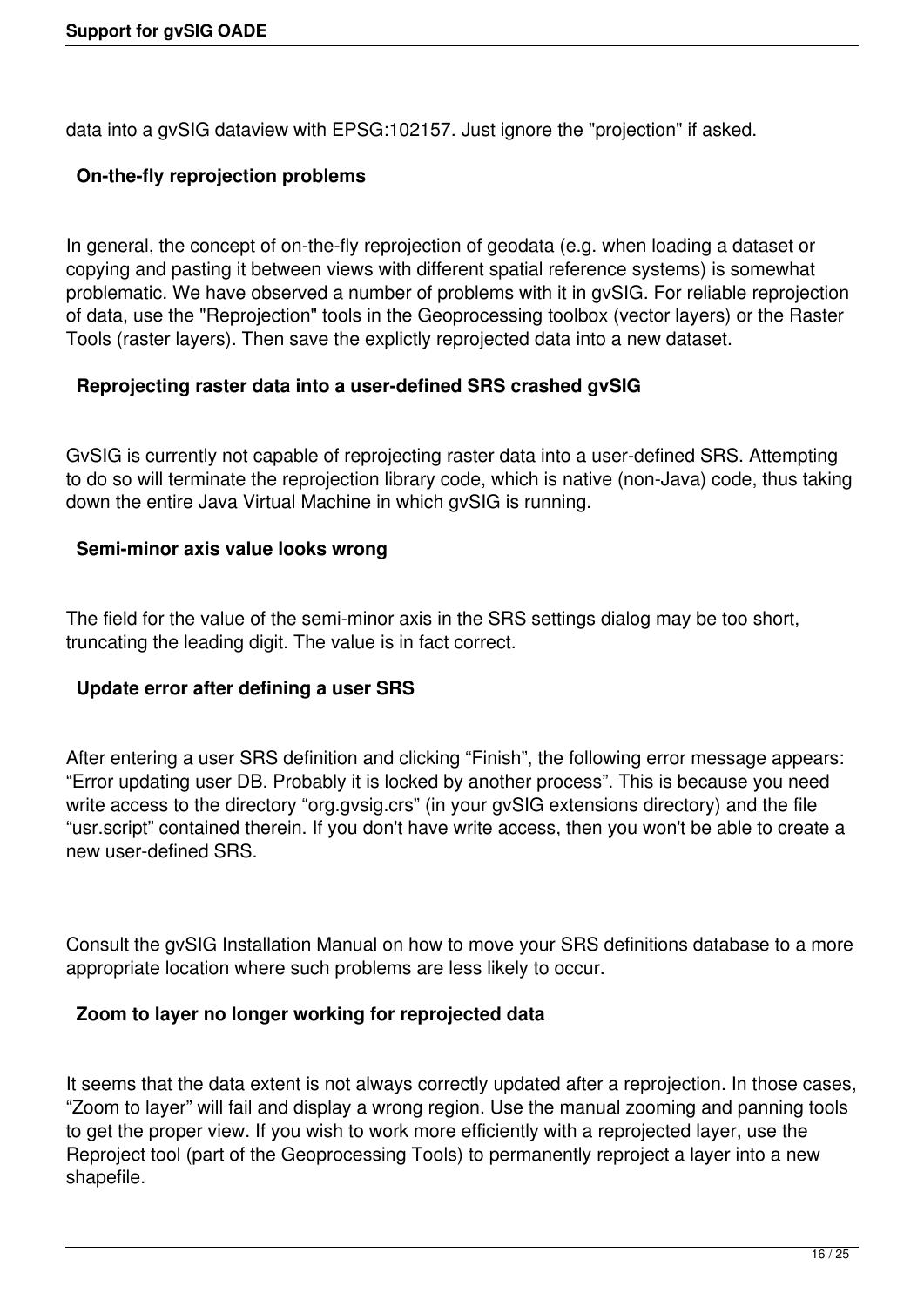# **End FAQ Remote Sensing Tools**

 {accordionfaq faqid=remotesensing} **Remote sensing tools unstable and trouble saving output**

The Remote Sensing Tools are still somewhat experimental in this release. They include the following tools available from the Raster Tools menu:

- Classification
- Mosaicking
- Image fusion
- PCA and Tasseled Cap transformations
- Profiles
- Scatterplots

While they should mostly do what they are intended for, some problems still exist with file output. As an alternative, create a temporary layer and save it to a file using the "Save as" tool.

Note that most of the remote sensing tools have been designed to work on three-channel (RGB) input images and are likely to throw an error if you attempt to feed them a single-channel (including greyscale) raster layer.

#### **Image Fusion tool throws an error (Brovey, IHS and A Trous)**

The Brovey, IHS and A Trous Wavelet fusion modes work on three-channel, RGB raster layers only. Applying them to single-channel, greyscale layers will result in an error message.

#### **Profile tool throws an error**

The Profile tool is meant to be used on RGB image layers only. For other types of layers, use the profiling tools in SEXTANTE.

#### **Transformation tool throws "Out of Bounds" error**

When applied to a raster layer that is part of a group, the following error is generated:

java.lang.IllegalArgumentException: setSelectedIndex: 0 out of bounds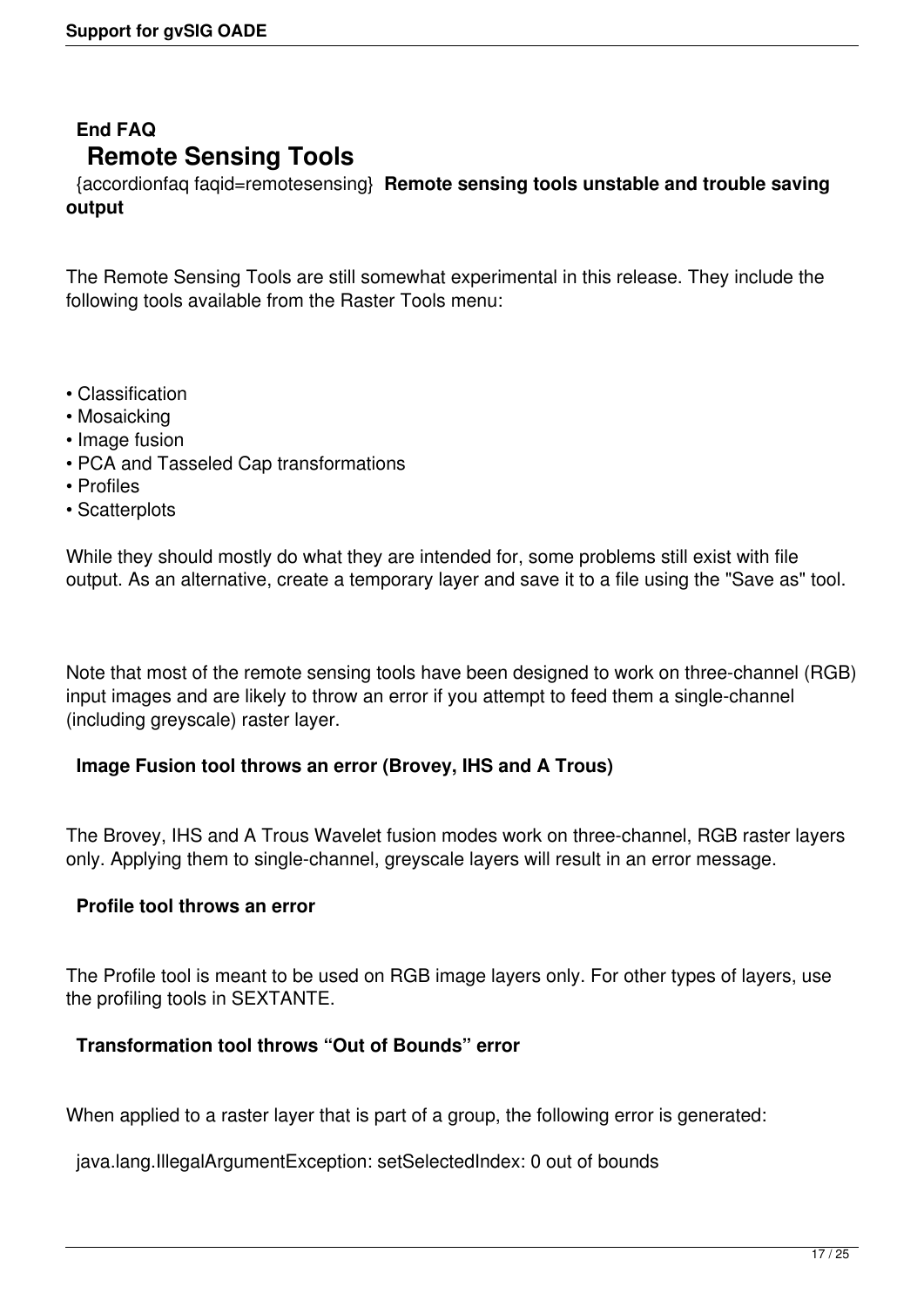Solution: move the layer out of any layer group before running the transformation tool on it.

# **End FAQ SEXTANTE**

{accordionfaq faqid=sextante} **GRASS interface: ERROR: Unable to create table.**

If a GRASS module that processes vector data aborts with an "ERROR: Unable to create table" message, then one of the input vector layers contains an attribute field "cat\_". You must delete this field from the attribute table before you can process the layer with GRASS.

Background: GRASS automatically creates a numeric field "cat" that acts as an index for the layer's geometries. This field will be preserved in the output layer. If the field "cat" already exists in an imported vector layer, then GRASS will create "cat\_", but if that also exists, it will throw an error. So if you repeatedly feed GRASS vector output into another GRASS module, then you are likely to run into this problem.

#### **GRASS interface: Some modules always abort with an error**

If a GRASS module consistently aborts with a generic error message, and you have checked all options to be correct, open the SEXTANTE History window and switch to the "GRASS output" tab. This contains the detailed status information and any more verbose error message that may have been produced by the module.

 Make sure there are no spaces, accent characters etc. in any of the input file names. This can break things easily. **Missing manual pages**

SEXTANTE comes with a lot of manual pages that can be read using the built-in help browser. If they are unavailable, then that is probably due to your operating system running in a language other than English.

To fix this, locate the folder "extensiones/es.unex.sextante/sextante\_help" within your gvSIG installation folder. It contains a subfolder "en" with the English manual pages. Rename (or copy) that folder to the locale of your operating system. If you do not know the two-letter code for your locale, then you can look it up here: http://www.loc.gov/standards/iso639-2/php/code\_list.php (under "ISO 639-1 Code").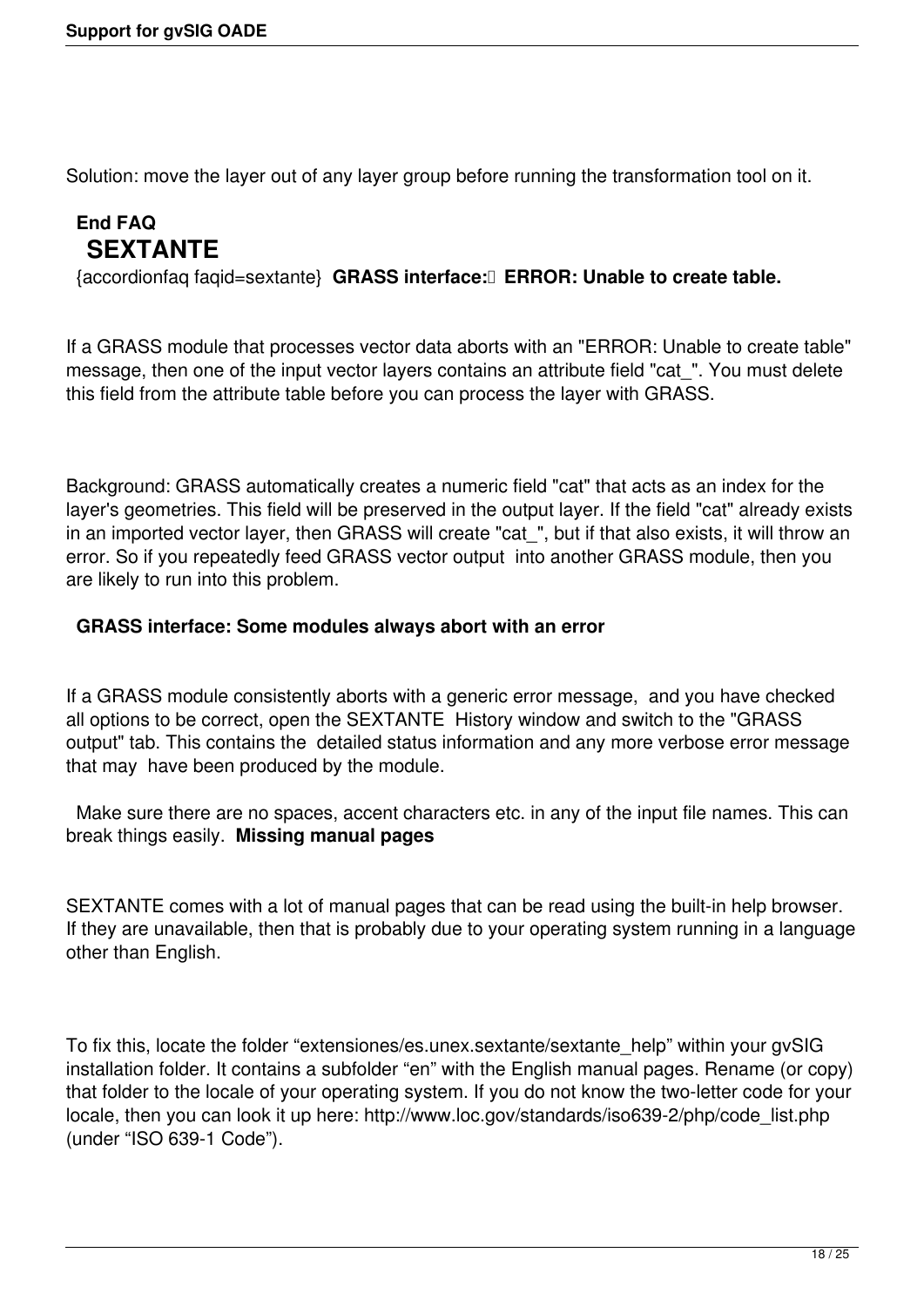### **Missing layers in dialogues**

If layers are not showing up in a SEXTANTE dialog, even though they have been loaded into the project, then they are most likely not activated (turned visible) in the View's layer list (TOC). SEXTANTE can process inactive layers, but because of some limitations of the current gvSIG raster interface, it has been necessary to allow only active layers to be processed. Hopefully, this will be remedied in a future update of the software.

#### **Null pointer error (out of memory)**

The 32 bit version of SEXTANTE has some severe memory limits. In particular, operations on large raster layers can easily run out of memory. We recommend you use the GRASS modules available via SEXTANTE to process large raster datasets.

#### **SEXTANTE tools not showing up in gvSIG' s icon bar**

This is most likely caused by files of an older version of SEXTANTE conflicting with the currently installed version. Before installing gvSIG and the SEXTANTE extension, make sure that the installation directory is completely empty. The uninstaller program sometimes fails at removing all installed files (e.g. if there were intermediate updates or modifications).

## **End FAQ Spatial reference systems**

{accordionfaq faqid=spatialreference} **Dialog for User-defined SRS not working correctly**

The "Next" button does not show up on the second settings page ("Datum"). Work around: Click on the "Coordinate system" tab instead to open the third settings page.

#### **Swiss national grid system no working**

Attempting to set the projection to EPSG 21781 results in error: "java.lang.Exception: In proj4 Projection Oblique Mercator not admit azimut close to 90" (on another machine "java.lang. Exception: Invalid PROJ.4 setting: Oblique Mercator cannot set azimuth close to 90").

Solution: follow these instructions to create a custom SRS:

http://listserv.gva.es/pipermail/gvsig\_internacional/2009-December/004311.html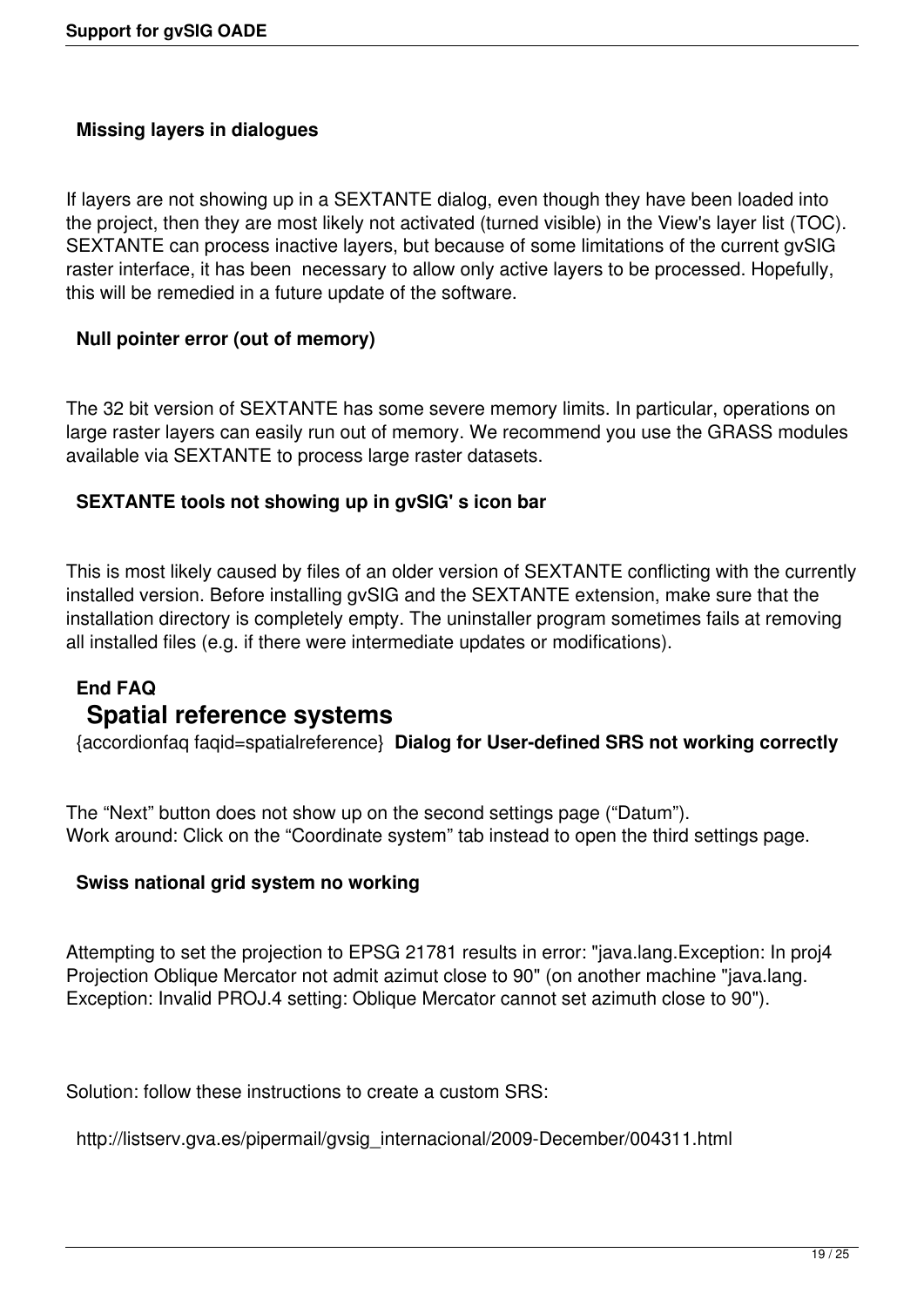Note that a working definition of this SRS is already included as part of the default user settings in gvSIG OADE 2010.

# **End FAQ Symbology and labels**

 {accordionfaq faqid=symbology} **"Expression" type symbology not available for joined fields**

Expression type symbology does not work for joined fields and will never in version 1.9 of gvSIG.

### **"Interval" type symbology: some features fo not display after applying settings**

It seems that attribute table value outliers (extremely small or large values) sometimes mess up the calculation of interval classes. The result is that some features no longer fall into any class and will not be displayed. Also, attempting to open the Properties for such a vector layer after applying the faulty symbology will result in: "java.lang.ArrayIndexOutOfBoundsException: ".

First, when setting an interval type legend, click "Apply" to test it. If some features do not display, tick the "Other values" option and choose an easy to recognize colour. Then click "Apply" again to see which features are not being classified correctly.

Correct the interval scheme by double clicking into the "Value" column and setting interval widths manually as appropriate.

### **"Interval" type symbology: style for "other values" not displayedcCorrectly**

After changing the "Other values" symbol, the display on the "Symbology" tab is not updated correctly. Switch to another tab and then back to update it and show the correct, current settings for "Other values".

#### **Label fields shifting**

When deleting fields from a attribute table that is used for labelling, then the labelling field may switch unwantedly to another field.

#### **SVG symbols support**

SVG symbols with embedded text are currently not supported. They will throw an error.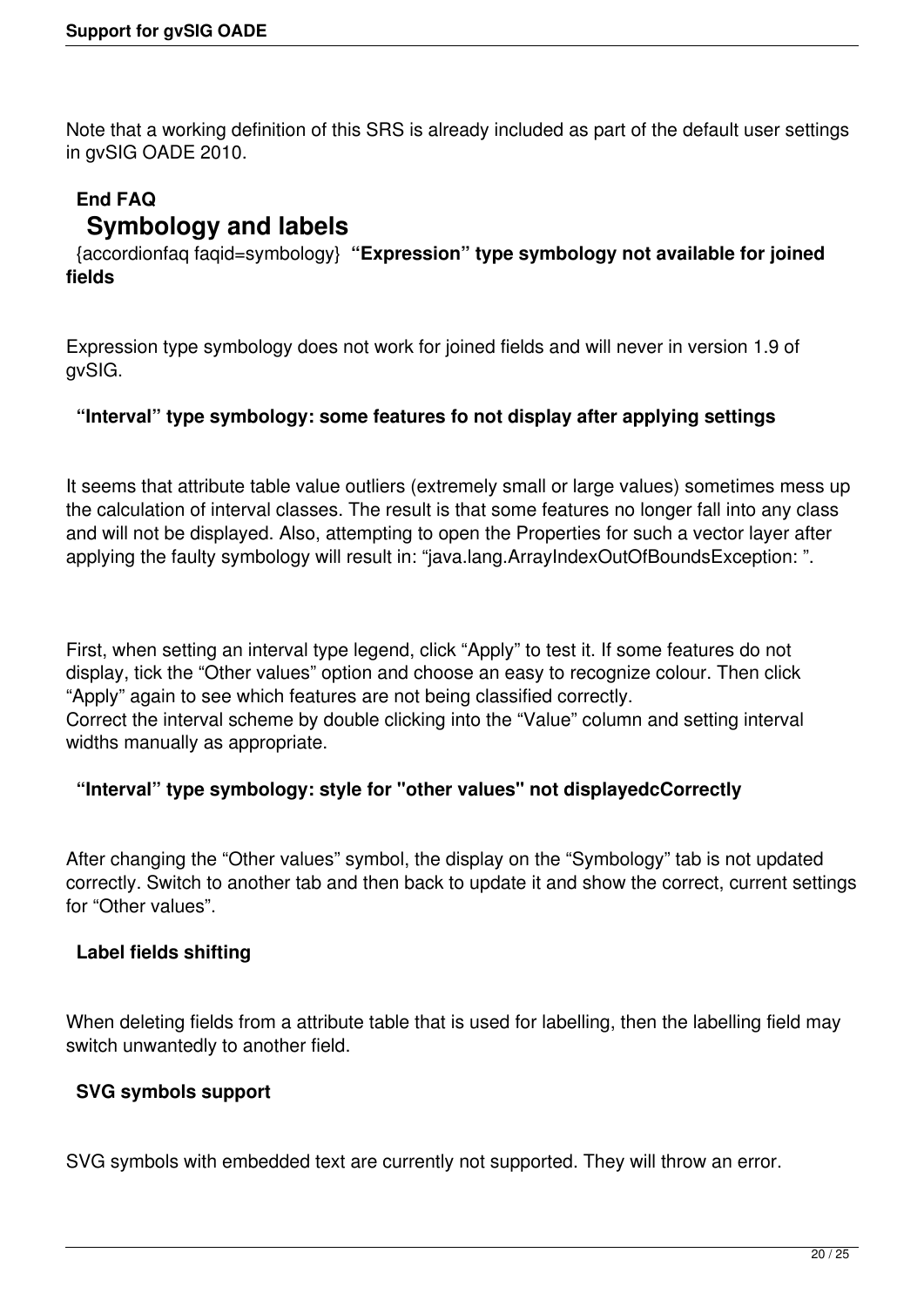#### **Trying to change the symbol style for a vector layer throws "Null Pointer Error"**

Go into the program Preferences, open the "Symbology" page and make sure the "Symbol images directory" setting points to a valid folder on your system.

# **End FAQ Tables and DBMS**

{accordionfaq faqid=tablesdbms} **Attribute table editing**

When editing a cell in the table view you need to change the entire value for it to be updated. Selecting a number of characters within a string and changing the values does not work.

#### **Attribute table export**

Problem: long text fields may get truncated when exporting a table to a DBase format file ("Table->Export to").

Solution: export to an Excel spreadsheet instead, then load the result into a spreadsheet software and use that to create a DBase file output.

#### **Integer fields get switched to double fields (DBase tables)**

Sometimes, newly created fields of type integer in a DBase (attribute) table are switched to floating point after stopping the editing mode. The reason for this is a limitation in the DBase format that can cause some headaches.

The DBase format does not specify an explicit encoding for integer type fields. Instead, it has a type Numeric which is ambiguous as it can store integer and floating point values. To guess which one it is, gvSIG checks whether the field (a) is declared with any decimal places, and (b) is longer than 9 digits. If either of the two is true, then type floating point is assumed.

So when creating a new integer field, make sure that its length is set to no more than 9. This is the default for new integer fields, but it is possible to set it higher (as other DBMS do not suffer from the same limitation), so beware.

### **Joins (multiple)**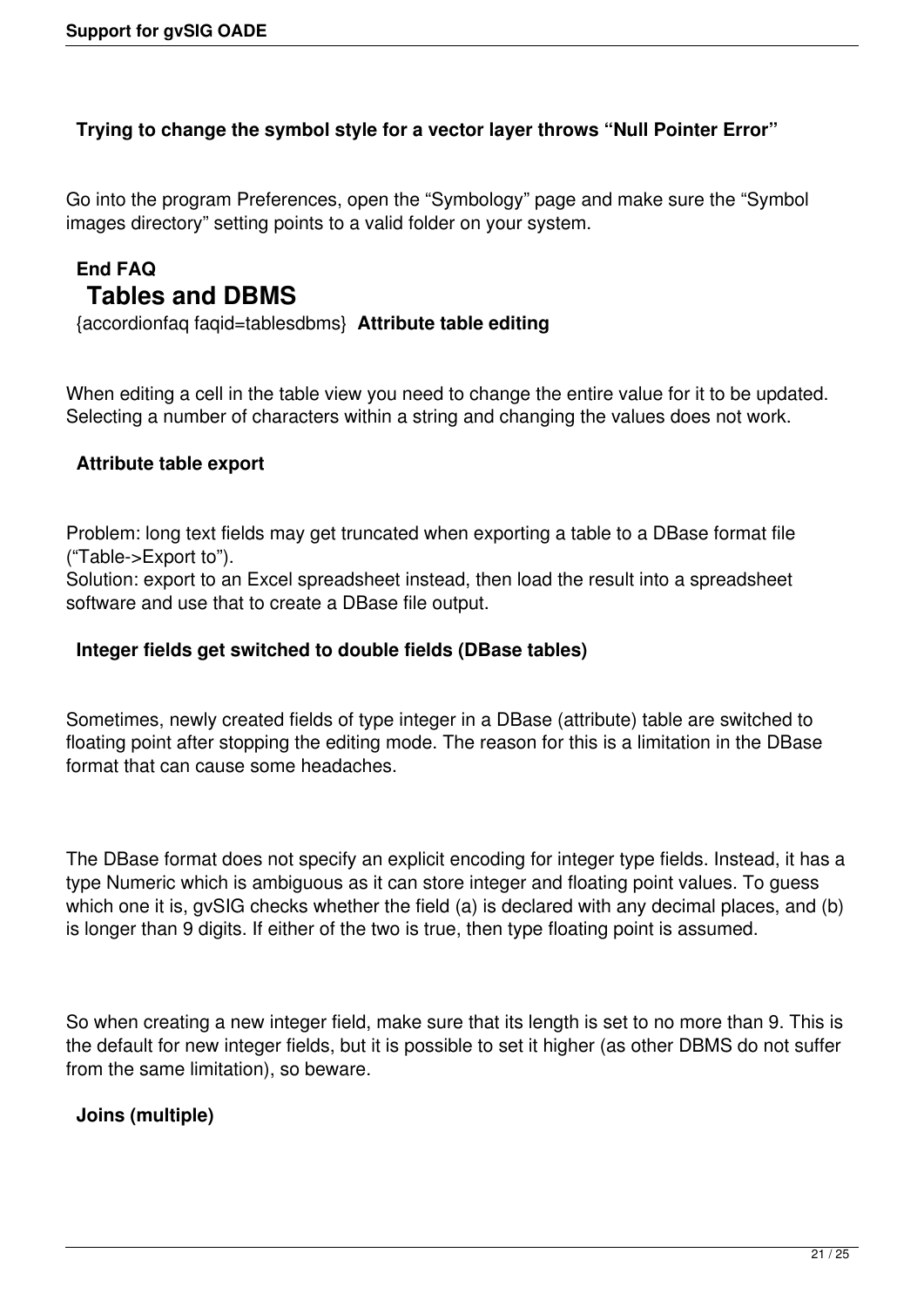The prefixes for both the source and target table fields will be updated with the last setting for every join operation. This means that there can be problems in multiple join operations (joining from more than one table to the same table), if the the tables to join have fields with identical name.

GvSIG does attempt to adjust field names by prefixing them with "J", but this will only work for the second join. After that, name collisions are unavoidable. The only practical solution is to make sure that all tables you wish to join fields from have unique field names.

## **ODBC connection asks for host settings**

The ODBC connection GUI requires the user to fill in host name and port settings, even though these are not required for an ODBC connection. Just enter any dummy values to be able to continue.

### **Oracle table selection throws NullPointerException error**

Symptom: When connecting to an Oracle spatial database, the list of tables is retrieved correctly, but clicking on any of them will result in a "java.lang.NullPointerException" error.

Solution: Please download this file and copy it into the "bin/gvSIG/extensiones/com.iver.cit.gvsig/lib" folder of your gvSIG OADE installation directory. Overwrite the existing file. After a restart of gvSIG, the error should no longer occur.

### **Cannot create a new Ora[cle tab](ftp://88.208.250.116/fmap.jar)le in gvSIG**

There is a problem with the Oracle (closed source) Java driver and Java 1.6 that has been noticed two years ago, but Oracle has failed to act on so far (see here). The only viable solution seems to add the option "-Xss96" to the Java launching code (in gvSIG.ini on Windows, gvSIG.sh/Info.plist on Mac OS X or gvSIG.sh on Linux). This reduces Java's stacksize which is quite a sensitive thing for Java performance. We cannot guarante[e tha](http://forums.oracle.com/forums/thread.jspa?threadID=463496)t it will have no other bad side-effects.

Sorry, but that's what happens if proprietary software vendors lose interest in a product. We recommend you upgrade your database system to PostgreSQL, for which the Java interface is actively developed and well suppport by the open source community.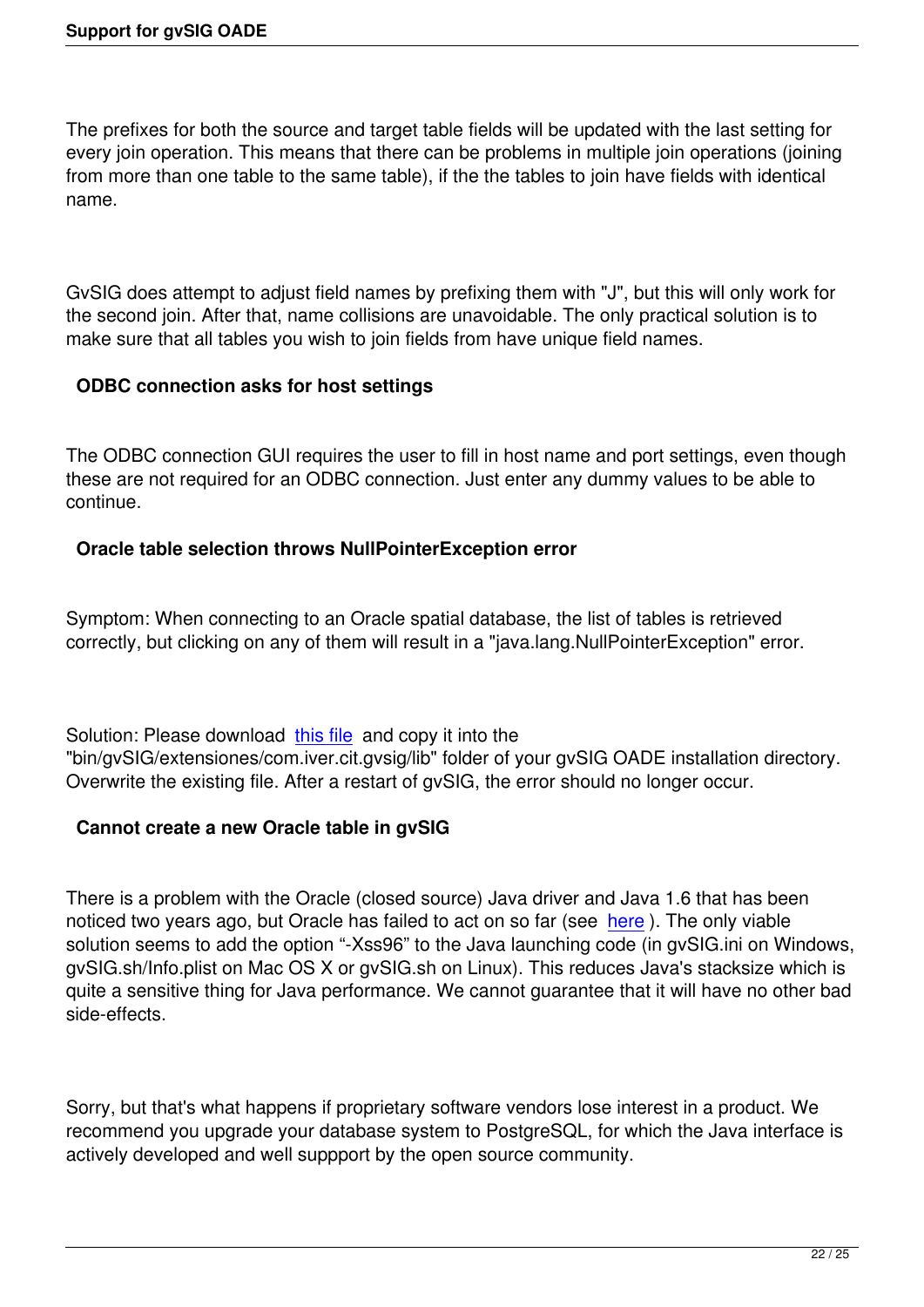### **PostGIS driver character encoding**

Character encoding problems: Error message "Can`t initialize writer: POSTGIS Writer" pops up when trying to create a new PostGIS layer. Solution: use UTF-8 encoding for your PostgreSQL database. Other encodings do not seem to be supported at this moment (and really: what for? Any software that cannot handle UTF-8 should be considered a candidate for replacement as soon as possible).

# **End FAQ Topology extension**

 {accordionfaq faqid=topology} **Topology tests not working/Default values for new topology**

While you can enter "0" as a default value for the cluster tolerance option, you must enter at least "1" as the minimum number of allowed errors, otherwise the tests will fail with empty reults.

### **No undo/redo in CAD editor**

Undo/redo and command history do not work when editing a layer that is part of a topology group.

# **End FAQ Vector layers**

 {accordionfaq faqid=vectorlayers} **Adding a vector layer to a view throws "Index out of bounds"**

There seems to be a problem with some combination(s) of settings for the "layer ordering manager", a tool that tries to arrange newly added layers automatically in a clever way. The settings are in "View->Layer loading order->Smart order" of the gvSIG "Preferences" dialog. Try changing them to something simpler.

### **Attempting to create a new Shapefile crashes**

This happens if you directly type in a file name on the last page of the "New layer" dialog and you do not provide a full path or a file of that name already exists in the path given. Use the file selection dialog (button [...]) to pick a path and filename. It works better.

## **End FAQ Vector data formats**

{accordionfaq faqid=vectordata} **KML geometries do not display**